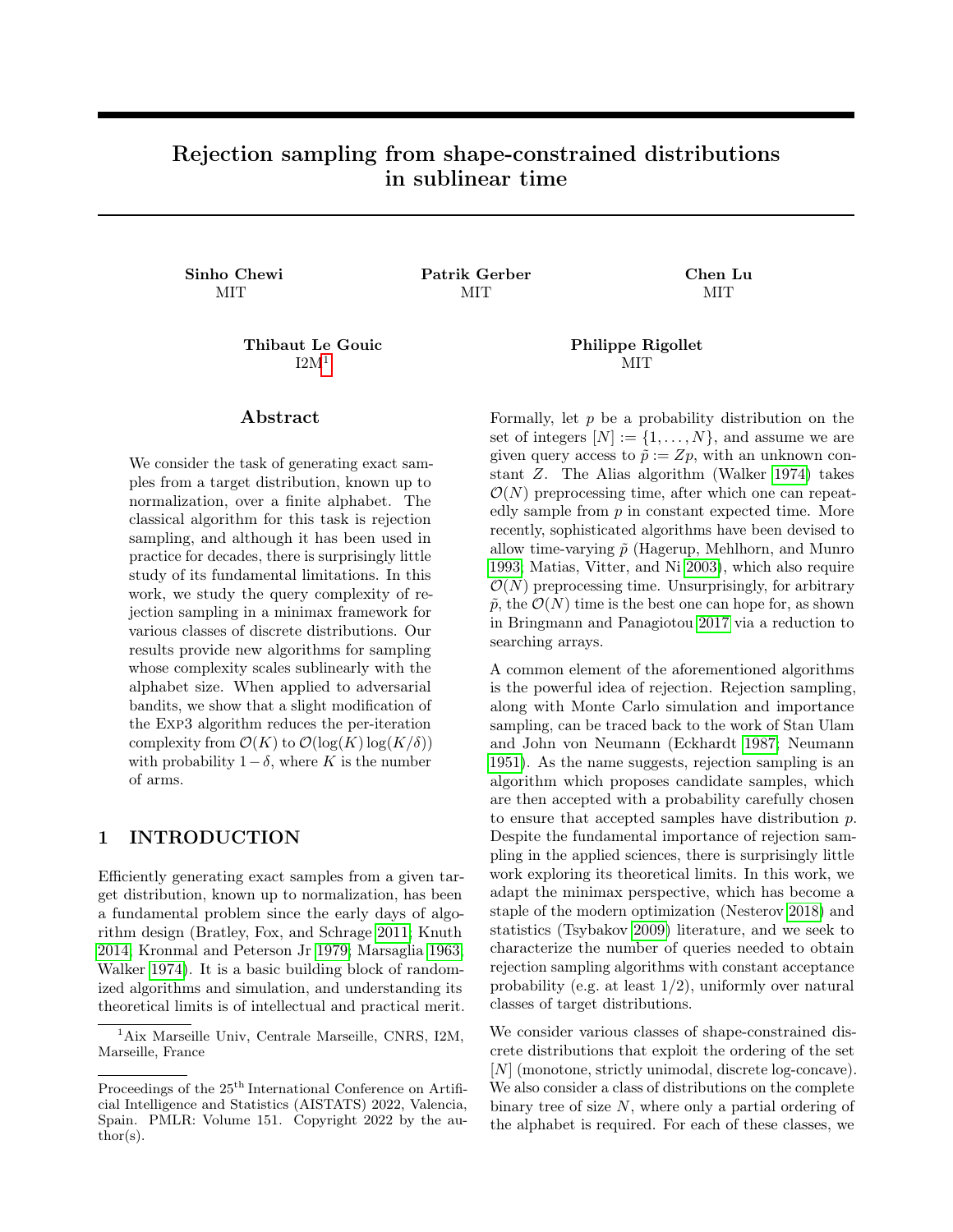show that the rejection sampling complexity scales sublinearly in the alphabet size  $N$ , which can be compared with the literature on sublinear algorithms (Goldreich [2010,](#page-6-12) [2017\)](#page-6-13). This body of work is largely focused on statistical questions such as estimation or testing and the present paper extends it in another statistical direction, namely sampling from a distribution known only up to normalizing constant, which is a standard step of Bayesian inference.

To illustrate the practicality of our methods, we present an application to adversarial bandits (Bubeck and Cesa-Bianchi [2012\)](#page-6-14) and describe a variant of the classical Exp3 algorithm whose per-iteration complexity is bounded by  $\mathcal{O}(\log(K)\log(K/\delta))$  with probability  $1-\delta$ , where  $K$  is the number of arms.

# 2 BACKGROUND ON REJECTION SAMPLING COMPLEXITY

# 2.1 Classical setting with exact density queries

To illustrate the idea of rejection sampling, we first consider the classical setting where we can make queries to the exact target distribution p. Given a proposal distribution q and an upper bound M on the ratio  $\max_{x \in [N]} p(x)/q(x)$ , rejection sampling proceeds by drawing a sample  $X \sim q$  and a uniform random variable  $U \sim \text{unif}(0, 1)$ . If  $U \leq p(X)/(Mq(X))$ , the sample X is returned; otherwise, the whole process is repeated. Note that the rejection step is equivalent to flipping a biased coin: conditionally on  $X$ , the sample  $X$  is accepted with probability  $p(X)/(Mq(X))$  and rejected otherwise. We refer to this procedure as rejection sampling with acceptance probability  $p/(Mq)$ .

It is easy to check that the output of this algorithm is indeed distributed according to  $p$ . Since  $Mq$  forms an upper bound on p, the region  $G_q = \{(x, y) : x \in$ [N],  $y \in [0, Mq(x)]$  is a superset of  $G_p = \{(x, y) : x \in$  $[N], y \in [0, p(x)]\}$ . Then, a uniformly random point from  $G_q$  conditioned on lying in  $G_p$  is in turn uniform on  $G_p$ , and so its x-coordinate has distribution p. A good rejection sampling scheme hinges on the design of a good proposal  $q$  that leads to few rejections.

If  $q = p$ , then the first sample X is accepted. More generally, the number of iterations required before a variable is accepted follows a geometric distribution with parameter  $1/M$  (and thus has expectation M). In other words, the bound  $M$  characterizes the quality of the rejection sampling proposal  $q$ , and the task of designing an efficient rejection sampling algorithm is equivalent to determining a strategy for building the proposal q which guarantees a small value of the ratio M using few queries.

#### <span id="page-1-0"></span>2.2 Density queries up to normalization

In this paper, we instead work in the setting where we can only query the target distribution up to normalization, which is natural for Bayesian statistics, randomized algorithms, and online learning. Formally, let  $P$  be a class of probability distributions over a finite alphabet  $\mathscr{X}$ , and consider a target distribution  $p \in \mathcal{P}$ . In this paper we study algorithms that are given access to an oracle which, given  $x \in \mathcal{X}$ , outputs the value  $Zp(x)$ , where Z is an unknown constant. The value of Z does not change between queries. Equivalently, we can think of the oracle as returning the value  $p(x)/p(x_0)$ , where  $x_0 \in \mathcal{X}$  is a fixed point with  $p(x_0) > 0.$ 

To implement rejection sampling in this query model, an algorithm must construct an upper envelope for  $\tilde{p}$ , i.e., a function  $\tilde{q}$  satisfying  $\tilde{q} \geq \tilde{p}$ . We can then normalize  $\tilde{q}$  to obtain a probability distribution q. To draw new samples from p, we first draw samples  $X \sim q$ , which are then accepted with probability  $\tilde{p}(X)/\tilde{q}(X)$ . The following theorem records well-known properties of the rejection sampling method (see e.g. Robert and Casella [2004,](#page-6-15) Section 2.3), whose proof we include in Appendix [6](#page-7-0) for convenience.

Theorem 1. Suppose we have query access to the unnormalized target  $\tilde{p} = pZ_p$  supported on  $\mathscr X$ , and that we have an upper envelope  $\tilde{q} \geq \tilde{p}$ . Let q denote the corresponding normalized probability distribution, and let  $Z_q$  denote the normalizing constant, i.e.,  $\tilde{q} = q Z_q$ . Then, rejection sampling with acceptance probability  $\tilde{p}/\tilde{q}$  outputs a point distributed according to p, and the number of samples drawn from q until a sample is accepted follows a geometric distribution with mean  $Z_q/Z_p$ .

Given an algorithm A, we denote by  $\tilde{q} := \mathcal{A}(n, \tilde{p})$  the candidate upper envelope constructed by it, using up to *n* queries to  $\tilde{p}$  under the oracle model described previously. In light of the above theorem it is natural to define the ratio

$$
r(\mathcal{A}, n, \tilde{p}) := \begin{cases} \infty, & \text{if } \tilde{q} \ngeq \tilde{p}, \\ Z_q/Z_p, & \text{otherwise}, \end{cases}
$$

where  $Z_p = \sum_{x \in \mathcal{X}} \tilde{p}(x)$  and  $Z_q = \sum_{x \in \mathcal{X}} \tilde{q}(x)$ . Note that when the output  $\tilde{q}$  is a valid upper bound on  $\tilde{p}$ , the ratio achieved by A determines the expected number of queries to  $\tilde{p}$  needed to generate each additional sample from p.

As discussed in the introduction, our goal when designing a rejection sampling algorithm is to minimize this ratio uniformly over the choice of target  $p \in \mathcal{P}$ . We therefore define the rejection sampling complexity of the class  $P$  as follows.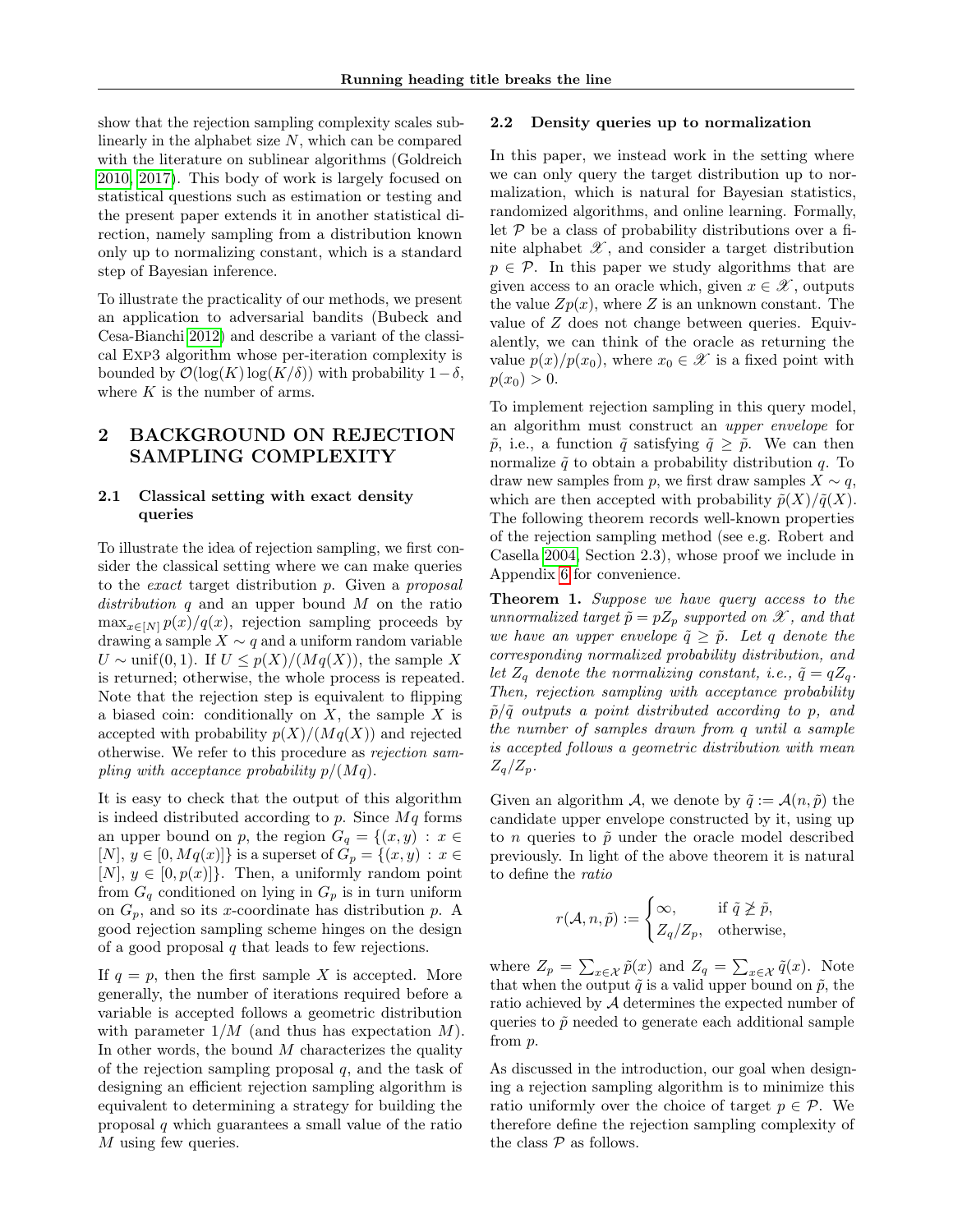<span id="page-2-0"></span>**Definition 1.** For a class of distributions  $P$ , the rejection sampling complexity of  $P$  is the minimum number  $n \in \mathbb{N}$  of queries needed, such that there exists an algorithm  $A$  that satisfies

$$
\sup_{\tilde{p}\in\tilde{\mathcal{P}}} r(\mathcal{A}, n, \tilde{p}) \leq 2\,,
$$

where  $\tilde{\mathcal{P}} := {\tilde{\mathcal{p}}} = Zp : Z > 0$  is the set of all positive rescalings of distributions in P.

The constant 2 in Definition [1](#page-2-0) is arbitrary and could be replaced by any number strictly greater than 1, but we fix this choice at 2 for simplicity. With this choice of constant, and once the upper envelope is constructed, new samples from the target can be generated with a constant  $(< 2$ ) expected number of queries per sample.

Note that when the alphabet  ${\mathscr X}$  is finite and of size  $N$ , then  $N$  is a trivial upper bound for the complexity of  $P$ , simply by querying all of the values of  $\tilde{p}$  and then returning the exact upper envelope  $\mathcal{A}(N, \tilde{p}) = \tilde{p}$ . Therefore, for the discrete setting, our interest lies in exhibiting natural classes of distributions whose complexity scales sublinearly in N.

In this work, we specifically focus on *deterministic* algorithms  $A$ . In fact, we believe that adding internal randomness to the algorithm does not significantly reduce the query complexity. Using Yao's minimax principle (Yao [1977\)](#page-6-16), it seems likely that our lower bounds can be extended to hold for randomized algorithms. We leave this extension for future work.

# 3 RESULTS FOR SHAPE-CONSTRAINED DISCRETE DISTRIBUTIONS

In order to improve on the trivial rate of  $\mathcal{O}(N)$  on an alphabet of size  $N$ , we need to assume some structure of the target distributions. A well-known set of structural assumptions are shape constraints (Groeneboom and Jongbloed [2014;](#page-6-17) Silvapulle and Sen [2011\)](#page-6-18), which have been extensively studied in the setting of estimation and inference. When the alphabet is  $[N]$ , shape constraints are built on top of the linear ordering of the support. We show that such assumptions indeed significantly reduce the complexity of the restricted classes of distributions to sublinear rates. We also consider the setting where the linear ordering of the support is relaxed to a partial ordering, and show it also results in sublinear complexity

Our complexity results for various classes of discrete distributions are summarized in [Table 1.](#page-3-0) We define the various classes below, and give the sublinear complexity algorithms that construct the upper envelopes in Figure [1.](#page-2-1)

Algorithm 1 Envelope construction for monotone distributions on  $[N]$ 

- <span id="page-2-2"></span>1: Query the values  $\tilde{p}(2^i)$ ,  $0 \le i \le \lceil \log_2 N \rceil - 1$ .
- 2: Construct the upper envelope  $\tilde{q}$  as follows: set  $\tilde{q}(1) := \tilde{p}(1)$ , and

$$
\tilde{q}(x) := \tilde{p}(2^i), \quad \text{for } x \in (2^i, 2^{i+1}].
$$

Algorithm 2 Envelope construction for strictly unimodal distributions on [N]

- <span id="page-2-3"></span>1: Use binary search to find the mode of  $\tilde{p}$ .
- 2: Use Algorithm [1](#page-2-2) to construct an upper envelope on each side of the mode.

Algorithm 3 Envelope construction for discrete logconcave distributions on [N]

- <span id="page-2-4"></span>1: Use binary search to find the first index  $1 \leq i \leq$  $\lceil \log_2 N \rceil$  such that  $\tilde{p}(2^i) \leq \tilde{p}(1)/2$ , or else determine that i does not exist.
- 2: If i does not exist, output the constant upper envelope  $\tilde{q} \equiv \tilde{p}(1)$ .
- 3: Otherwise, output

$$
\begin{aligned}\n\tilde{q}(x) &:= \\
\begin{cases}\n\tilde{p}(1), & x < 2^i, \\
\tilde{p}(2^i) \exp\left[-\frac{\log(\tilde{p}(1)/\tilde{p}(2^i))}{2^i - 1} \left(x - 2^i\right)\right], & x \geq 2^i.\n\end{cases}\n\end{aligned}
$$

Algorithm 4 Envelope construction for monotone distributions on binary trees of size  $N$ 

- <span id="page-2-5"></span>1: Query  $\tilde{p}(x)$  for all vertices x which are at depth at most  $\ell_0 := \ell - \lfloor \log_2 \ell \rfloor + 1$ , where  $\ell$  is the maximum depth of the tree.
- 2: Output

$$
\tilde{q}(x) := \begin{cases} \tilde{p}(x), & \text{if } \operatorname{depth}(x) \leq \ell_0, \\ \tilde{p}(y), & \text{if } \operatorname{depth}(x) > \ell_0, \\ & \operatorname{depth}(y) = \ell_0, \\ & \text{and } x \text{ is a descendant of } y. \end{cases}
$$

<span id="page-2-1"></span>Figure 1: Algorithms for constructing rejection sampling upper envelopes which attain the minimax rates described in Table [1.](#page-3-0)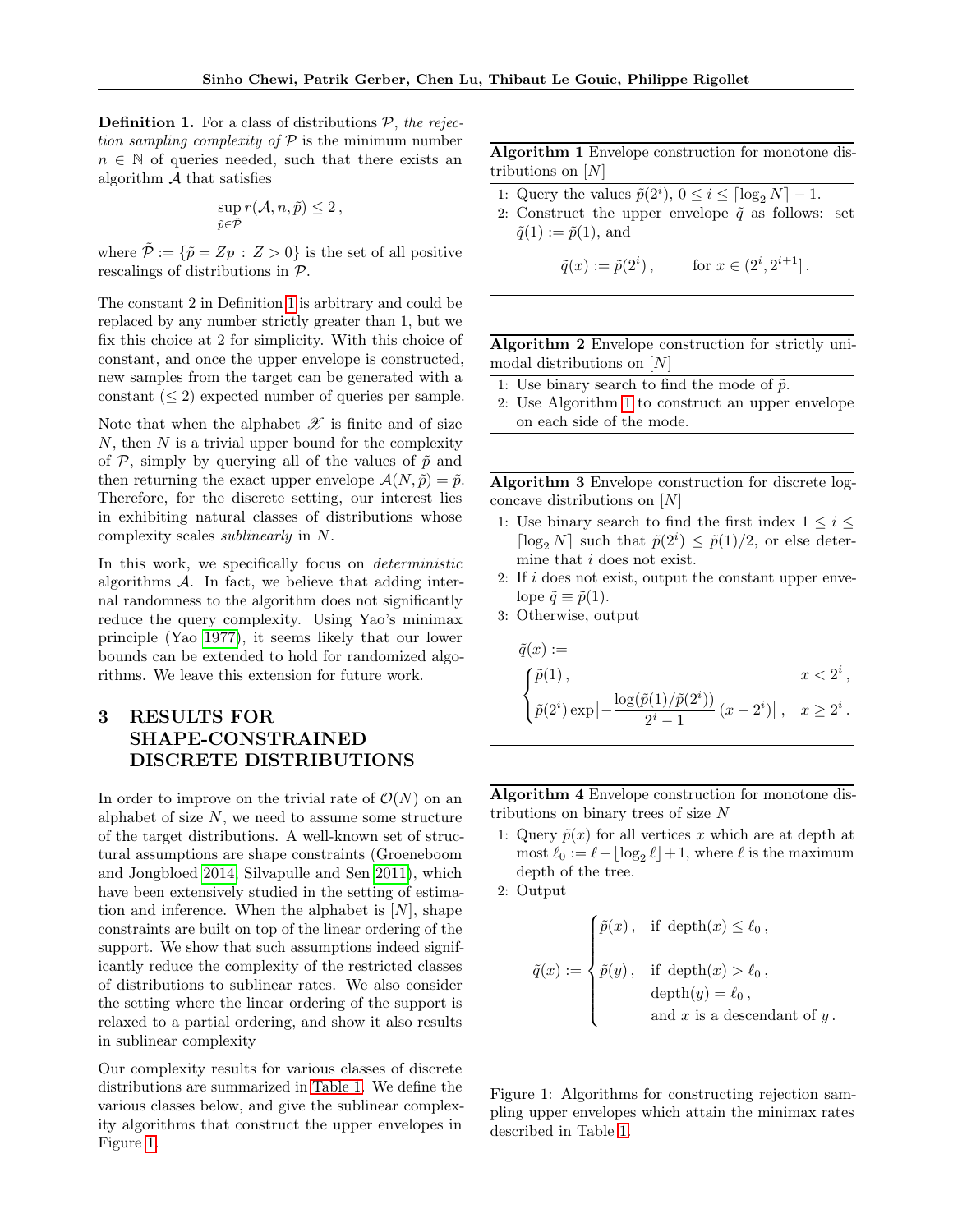| Class                                 | Complexity            |
|---------------------------------------|-----------------------|
| Monotone (Def. 2)                     | $\Theta(\log N)$      |
| Strictly unimodal (Def. 3)            | $\Theta(\log N)$      |
| Cliff-like $(Def. 4)$                 | $\Theta(\log \log N)$ |
| Discrete $log-concave$ (Def. 5)       | $\Theta(\log \log N)$ |
| Monotone on a binary tree (Def. $6$ ) | $\Theta(N/\log N)$    |

<span id="page-3-0"></span>Table 1: Rejection sampling complexities for classes of discrete distributions. Here, N always denotes the alphabet size,  $\mathscr{X} = \{1, \ldots, N\}.$ 

# 3.1 Structured distributions on a linearly ordered set

A natural class of discrete distributions which exploits the linear ordering of the set  $[N]$  is the class of monotone distributions, defined below.

<span id="page-3-1"></span>Definition 2. The class of *monotone* distributions on  $[N]$  is the class of probability distributions p on  $[N]$ with  $p(1) \ge p(2) \ge p(3) \ge \cdots \ge p(N)$ .

We show in [Theorem 2](#page-10-0) that the rejection sampling complexity of the class of monotone distributions is  $\Theta(\log N)$ , achieved via Algorithm [1.](#page-2-2) It is also straightforward to extend Algorithm [1](#page-2-2) to handle the class of strictly unimodal distributions defined next (see [Theo](#page-11-0)[rem 3](#page-11-0) and Algorithm [2\)](#page-2-3).

<span id="page-3-2"></span>Definition 3. The class of *strictly unimodal* distributions on  $[N]$  is the set of probability distributions p on [N] such that there exists a point  $x \in [N]$  with  $p(1)$  <  $p(2) < \cdots < p(x)$  and  $p(x) > p(x+1) > \cdots > p(N)$ .

It is natural to ask whether further structural properties can yield even faster algorithms for sampling. This is indeed the case, and we start by illustrating this on a simple toy class of distributions.

<span id="page-3-3"></span>Definition 4. The class of *cliff-like* distributions on [N] is the class of probability distributions unif([N<sub>0</sub>]) for  $N_0 \in [N]$ .

Since the class of cliff-like distributions is contained in the class of monotone distributions, Algorithm [1](#page-2-2) yields a simple upper bound of  $\mathcal{O}(\log N)$  for this class. However, we can do better by observing that in order to construct a good rejection sampling upper envelope for this class, we do not need to locate the index  $N_0$ of the cliff exactly; it suffices to find it approximately, which in this context means finding an index  $N'_0$  such that  $N'_0 \leq N_0 \leq 2N'_0$ . Since we only need to search over  $\mathcal{O}(\log N)$  possible values for  $N'_0$ , binary search can accomplish this using only  $\mathcal{O}(\log \log N)$  queries. We prove in [Theorem 4](#page-12-0) that this rate is tight.

Remark 1. The class of cliff-like distributions provides a simple example of a class for which obtaining queries to the exact distribution is not equivalent to obtaining queries for the distribution up to a normalizing constant. Indeed, in the former model, the value of  $p(1) = 1/N_0$ reveals the distribution in one query, implying a complexity of  $\Theta(1)$ , whereas we prove in [Theorem 4](#page-12-0) that the complexity under the second model is  $\Theta(\log \log N)$ .

Instead of formally describing the algorithm for sampling from cliff-like distributions, we generalize the algorithm to cover a larger class of structured distributions: the class of discrete log-concave distributions (see Saumard and Wellner [2014,](#page-6-19) §4).

<span id="page-3-4"></span>Definition 5. The class of *discrete log-concave* distributions on  $[N]$  is the class of probability distributions p on [N] such that for all  $x \in \{2, ..., N-1\},\$ we have  $p(x)^2 \ge p(x-1)p(x+1)$ . Equivalently, it is the class of distributions  $p$  on  $[N]$  for which there exists a convex function  $V : \mathbb{R} \to \mathbb{R} \cup {\infty}$  such that  $p(x) = \exp(-V(x))$  for all  $x \in [N]$ . In addition, we assume that the mode of all distributions is at 1. [2](#page-3-6)

We prove in [Theorem 5](#page-13-0) that the rejection sampling complexity of discrete log-concave distributions is  $\Theta(\log \log N)$ , achieved by Algorithm [3](#page-2-4) (note that this algorithm also applies for cliff-like distributions, since cliff-like distributions are discrete log-concave).

Remark 2. The class of discrete log-concave distributions is another case for which rejection sampling with exact density queries is much easier than with queries up to a normalizing constant. In the former model, Devroye [1987](#page-6-20) requires only a single query to construct a rejection sampling upper envelope with ratio  $\leq 5$ . In contrast, we show in [Theorem 5](#page-13-0) that the complexity under the second model is  $\Theta(\log \log N)$ .

# 3.2 Monotone on a binary tree

The previous examples of structured classes all rely on the linear ordering of  $[N]$ . We now show that it is possible to develop sublinear algorithms when the linear ordering is relaxed to a partial ordering. Specifically, we consider a structured class of distributions on balanced binary trees (note that the previously considered distributions can be viewed as distributions on a path graph).

<span id="page-3-5"></span>Definition 6. The class of monotone distributions on a binary tree with N vertices is the class of probability distributions  $p$  on a binary tree with  $N$  vertices, with maximum depth  $\lceil \log_2(N + 1) \rceil$ , such that for every non-leaf vertex x with children  $x_1$  and  $x_2$ , one has  $p(x) \geq p(x_1) + p(x_2)$ .

<span id="page-3-6"></span><sup>2</sup>Without this condition, the class of discrete log-concave distributions includes the family of all Dirac measures on [N], and the rejection sampling complexity is then trivially  $\Theta(N)$ .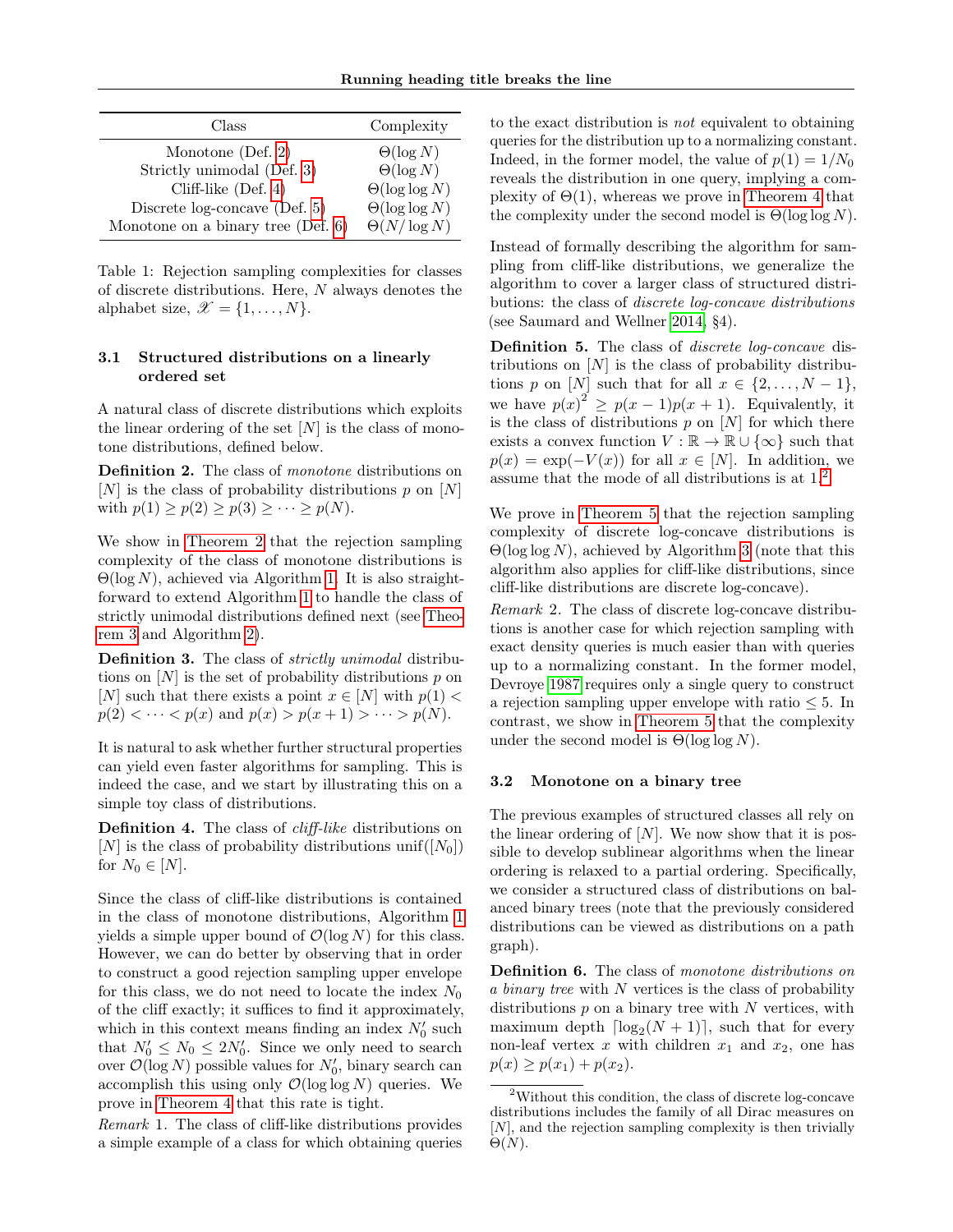We prove in [Theorem 6](#page-14-0) that the rejection sampling complexity of this class is  $\Theta(N/\log N)$ ; the corresponding algorithm is given as Algorithm [4.](#page-2-5)

In a sense, [Definition 6](#page-3-5) reduces to the class of monotone distributions when the underlying graph is a path, since each vertex in the (rooted) path graph has one "child". The reader may wonder whether replacing the condition  $p(x) > p(x_1) + p(x_2)$  with  $p(x) > p(x_1) \vee p(x_2)$  is more natural. In [Theorem 7,](#page-15-0) we show that rejection sampling cannot achieve sublinear complexity under the latter definition.

# 4 APPLICATION TO BANDITS

Rejection sampling does not just provide us with a method for sampling from a target distribution; it provides us with the stronger guarantee of an upper envelope  $\tilde{q} > \tilde{p}$ , with a bound on the ratio of the normalizing constants of  $\tilde{q}$  and  $\tilde{p}$  (see Section [2.2\)](#page-1-0). In this section, we show how this stronger property can be used to provide a faster, approximate implementation of the anytime variant of the Exp3 algorithm. We expect that rejection sampling can yield similar computational speedups while retaining performance guarantees for other randomized algorithms.

Recall the adversarial bandit problem (Bubeck and Cesa-Bianchi [2012,](#page-6-14) Ch. 3): given  $K$  arms, at each step  $t \in [T]$  the player chooses an arm  $I_t \in [K]$  to play. Simultaneously, an adversary chooses a loss vector  $\ell_t \in [0, 1]^K$ . The chosen arm is then played, and the player incurs a loss of  $\ell_t(I_t)$ . The aim of the player is to find a strategy that minimizes the pseudo-regret, defined by

$$
\overline{R}_n = \mathbb{E}\sum_{t=1}^T \ell_t(I_t) - \min_{k \in [K]} \mathbb{E}\sum_{t=1}^T \ell_t(k).
$$

See Algorithm [5](#page-4-0) for the strategy known as  $EXP3$ , which achieves a pseudo-regret of at most  $2\sqrt{T}K\log K$ (Bubeck and Cesa-Bianchi [2012,](#page-6-14) Theorem 3.1), which (Bubeck and Cesa-Blanch 2012, Theorem 3.1), which<br>is minimax optimal up to the factor of  $\sqrt{\log K}$  (Bubeck and Cesa-Bianchi [2012,](#page-6-14) Theorem 3.4). In what follows  $x(i)$  denotes the *i*'th coordinate of a vector x, and  $e_i$ denotes the j'th standard basis vector in  $\mathbb{R}^K$ .

<span id="page-4-0"></span>Algorithm 5 Exp3. 1: procedure  $\text{Exp3}(T, (\eta_t)_{t=1}^T)$ 2: set  $L_0 := 0$  and  $p_0 := \text{unif}\{1, ..., K\}$ 3: for  $t = 1, \ldots, T$  do 4: draw and play  $I_t \sim p_{t-1}$ 5: observe loss  $\ell_t(I_t)$ 

6: set 
$$
L_t := L_{t-1} + e_{I_t} \ell_t(I_t) / p_{t-1}(I_t)
$$

7: set 
$$
p_t \propto \exp(-\eta_t L_t)
$$

$$
8: \qquad \textbf{end for} \quad
$$

9: end procedure

The computationally intensive steps of the iteration in Algorithm [5](#page-4-0) are drawing the sample on line [4](#page-4-0) and updating the distribution on line [7.](#page-4-0) For each  $t$ , let us write  $\tilde{p}_t = \exp(-\eta_t L_t)$  for the unnormalized version of  $p_t$ . Note that  $\tilde{p}_t$  is fully determined by  $L_t$  and  $\eta_t$ . Thus, if we can sample from  $\tilde{p}_{t-1}$  on line [4](#page-4-0) in  $o(K)$  time, then we can improve the naïve per-iteration complexity of  $\Theta(K)$  since we can just skip line [7.](#page-4-0) We achieve this by utilizing an augmented binary search tree  $\mathcal D$  that maintains the empirical loss vector  $L$  in sorted order, thereby allowing fast sampling via Algorithm [1.](#page-2-2) We record the requirements on  $\mathcal D$  in the lemma below.

<span id="page-4-1"></span>Lemma 1 (Cormen et al. [2009,](#page-6-21) Section 14.1). There exists a data structure  $D$  that stores a length- $K$  array L and supports the following operations in  $\mathcal{O}(\log K)$ worst-case time:

- <span id="page-4-3"></span>1. Given  $(L[i], i)$  and a number  $\ell$ , set  $L[i] = \ell$ .
- <span id="page-4-2"></span>2. Given  $k \in [K]$ , output the k-th largest element of the array  $(L[i], i)_{i \in [K]}$  (in the dictionary order).

Let us now describe a minor modification of the Exp3 algorithm which has (virtually) identical performance guarantees with improved per-iteration complexity. First, instead of sampling from  $p_{t-1}$  directly, we use the rejection sampling proposal  $q_{t-1}$  constructed from  $\tilde{p}_{t-1}$  via our algorithm for monotone distributions (Algorithm [1\)](#page-2-2); this is possible because [Lemma 1](#page-4-1) gives us query access to the sorted version of  $L_t$ . Second, we modify the unbiased estimator of the loss in line [6](#page-4-0) accordingly.

The new unbiased estimator of the loss is defined as follows. Draw another independent arm  $J \sim q_{t-1}$  and replace line [6](#page-4-0) with

$$
L_t := L_{t-1} + \frac{e_{I_t} \ell_t(I_t)}{\tilde{p}_{t-1}(I_t)} \frac{\tilde{p}_{t-1}(J)}{q_{t-1}(J)}.
$$

Observe that if  $\mathcal{F}_t$  denotes the  $\sigma$ -algebra generated by all rounds up to time  $t - 1$  as well as the randomness of the adversary in step  $t$ , then

$$
\mathbb{E}\Big[\frac{e_{I_t}\ell_t(I_t)}{\tilde{p}_{t-1}(I_t)}\frac{\tilde{p}_{t-1}(J)}{q_{t-1}(J)}\Big| \mathcal{F}_t\Big]
$$
\n
$$
= \mathbb{E}\Big[\frac{e_{I_t}\ell_t(I_t)}{p_{t-1}(I_t)}\Big| \mathcal{F}_t\Big]\mathbb{E}\Big[\frac{p_{t-1}(J)}{q_{t-1}(J)}\Big| \mathcal{F}_t\Big]
$$
\n
$$
= \mathbb{E}\Big[\frac{e_{I_t}\ell_t(I_t)}{p_{t-1}(I_t)}\Big| \mathcal{F}_t\Big] = \ell_t.
$$

The modified algorithm is given as Algorithm [6.](#page-5-0)

Proposition 1. The complexity of one iteration of Algorithm [6](#page-5-0) is  $\mathcal{O}(\log(K) \log(K/\delta))$  with probability 1 – δ.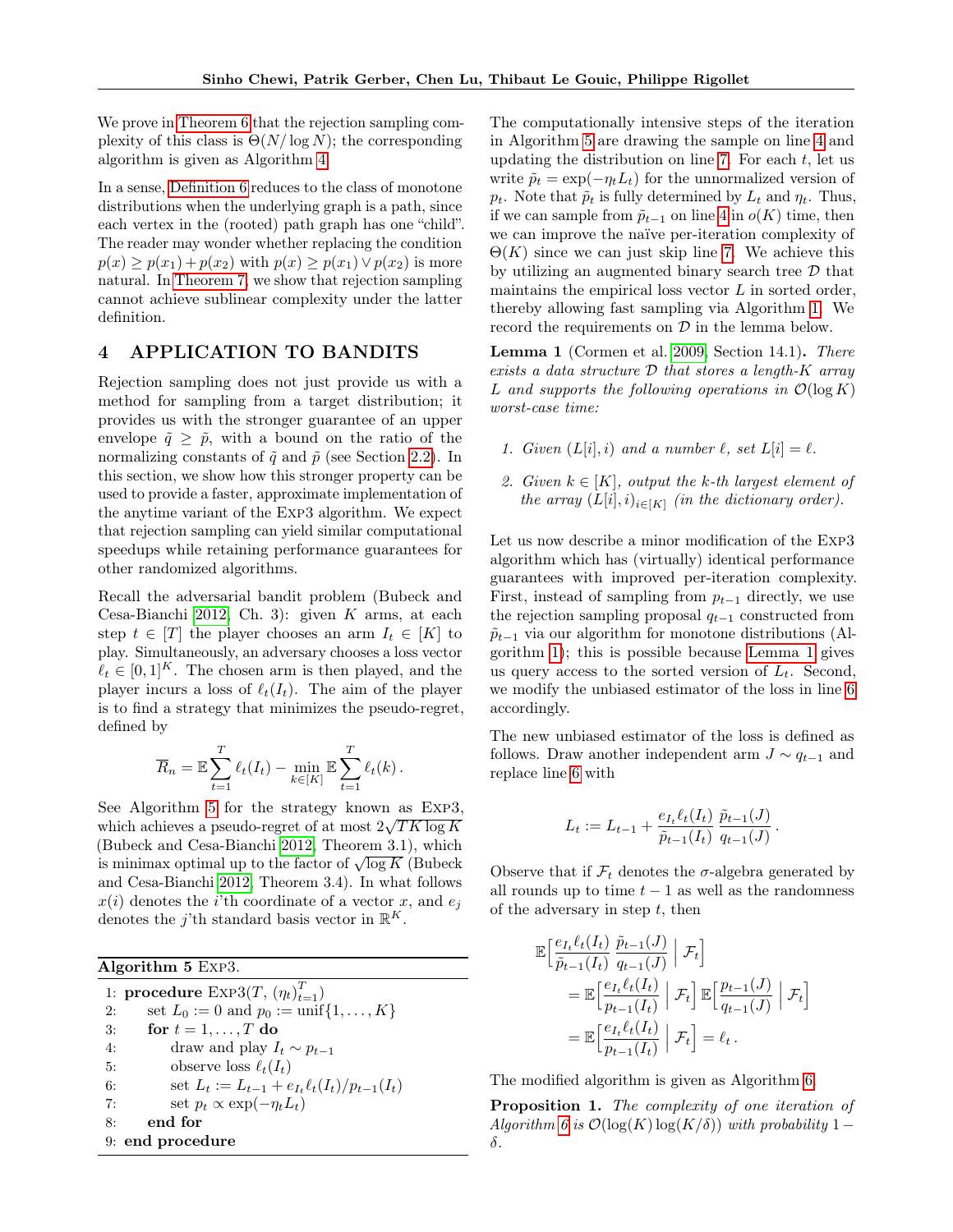Algorithm 6 Modified version of Exp3.

<span id="page-5-0"></span>

|    | 1: procedure FAST-EXP3 $(T, (\eta_t)_{t=0}^{T-1})$                                                |
|----|---------------------------------------------------------------------------------------------------|
| 2: | set $L_0 := 0$ and $p_0 := \text{unif}\{1, , K\}$                                                 |
| 3: | for $t = 1, \ldots, T$ do                                                                         |
| 4: | build rejection sampling proposal $q_{t-1}$ of                                                    |
|    | $\tilde{p}_{t-1} := \exp(-\eta_{t-1}L_{t-1})$                                                     |
| 5: | draw and play $I_t \sim p_{t-1}$ via rejection                                                    |
|    | sampling using $q_{t-1}$                                                                          |
| 6: | draw $J \sim q_{t-1}$ independently                                                               |
| 7: | observe loss $\ell_t(I_t)$                                                                        |
| 8: | set                                                                                               |
|    | $L_t := L_{t-1} + \frac{e_{I_t} \ell_t(I_t) \tilde{p}_{t-1}(J)}{\tilde{p}_{t-1}(I_t) q_{t-1}(J)}$ |

# 9: end for 10: end procedure

*Proof.* Let  $D$  be an instance of the data structure described in [Lemma 1](#page-4-1) that holds the current estimated loss vector  $L_{t-1}$ . Building the rejection envelope  $q_{t-1}$ on line [4](#page-5-0) requires  $\mathcal{O}(\log K)$  calls to operation [2,](#page-4-2) for a total complexity of  $\mathcal{O}(\log^2 K)$ . On line [5](#page-5-0) sampling from  $q_{t-1}$  and performing the rejection step requires  $\mathcal{O}(\log K)$  time, which has to be performed G times, where  $G$  is a geometric random variable with mean 2. As G has exponentially decaying tails, this gives a total of  $\mathcal{O}(\log(K) \log(1/\delta))$  with probability  $1 - \delta$  for line [5.](#page-5-0) Drawing J on line [6](#page-5-0) requires  $\mathcal{O}(\log K)$  time and one call to operation [2,](#page-4-2) and finally, line [8](#page-5-0) requires one call to operation [1.](#page-4-3) Combining all estimates yields the desired result.  $\Box$ 

The following result (proven in Appendix [7.1\)](#page-7-1) provides a pseudo-regret guarantee.

<span id="page-5-1"></span>**Proposition 2.** Algorithm [6](#page-5-0) with step size  $\eta_t :=$  $\frac{1}{2}\sqrt{(\log K)/(K(t+1))}$  satisfies

$$
\overline{R}_n \le 4\sqrt{TK\log K}.
$$

We regard the above result as a proof of concept for the use of rejection sampling to more efficiently implement subroutines in randomized algorithms. Our proof of [Proposition 2](#page-5-1) follows well-known arguments from the bandit literature, and the key new ingredient is our strong control of the ratio between the target and proposal distribution, which allows us to bound the variance of our unbiased estimator of the loss.

<span id="page-5-3"></span>Remark 3. In Algorithm [6](#page-5-0) one may instead replace  $\tilde{p}_{t-1}(J)/q_{t-1}(J)$  by  $(1/m)\sum_{i=1}^{m} \tilde{p}_{t-1}(J_i)/q_{t-1}(J_i)$  for i.i.d.  $J_i \sim q_{t-1}$  in order to further reduce the variance of the estimator.

We conduct a small simulation study to confirm that Algorithm [6](#page-5-0) is competitive with Exp3. In [Figure 2](#page-5-2) we plot the regret of the two algorithms over  $T = 20k$ steps using the step size  $\eta_t = \sqrt{\log K/(K(t+1))}$  and  $m = 5$  (see [Remark 3\)](#page-5-3). We run the algorithms on a toy problem with  $K = 256$  arms, where 10% of the arms always return a loss of 0, and the remaining arms always return the maximal loss of 1. In [Figure 3](#page-5-4) we compare the time it takes for the two algorithms to complete an iteration on the same problem, while varying the number of arms  $K$ . In the case of Exp3, when  $\log_2 K > 20$  the values are not computed, and for  $\log_2 K \leq 20$  they are extrapolated from 100 iterations, as the running time becomes prohibitive otherwise. For additional experiments and details on reproducibility see Appendix [7.2.](#page-9-0)



<span id="page-5-2"></span>Figure 2: Error bars denote 4 standard deviations over 20 runs.



<span id="page-5-4"></span>Figure 3: Comparison of iteration speed.

*Remark* 4. Empirically we observed that  $(i)$  both algorithms perform better when using a larger step size than suggested by their performance guarantees (i.e. parameter tuning is necessary for optimal performance) and *(ii)*, that the two algorithms performed comparably when using the same step size. Based on this, we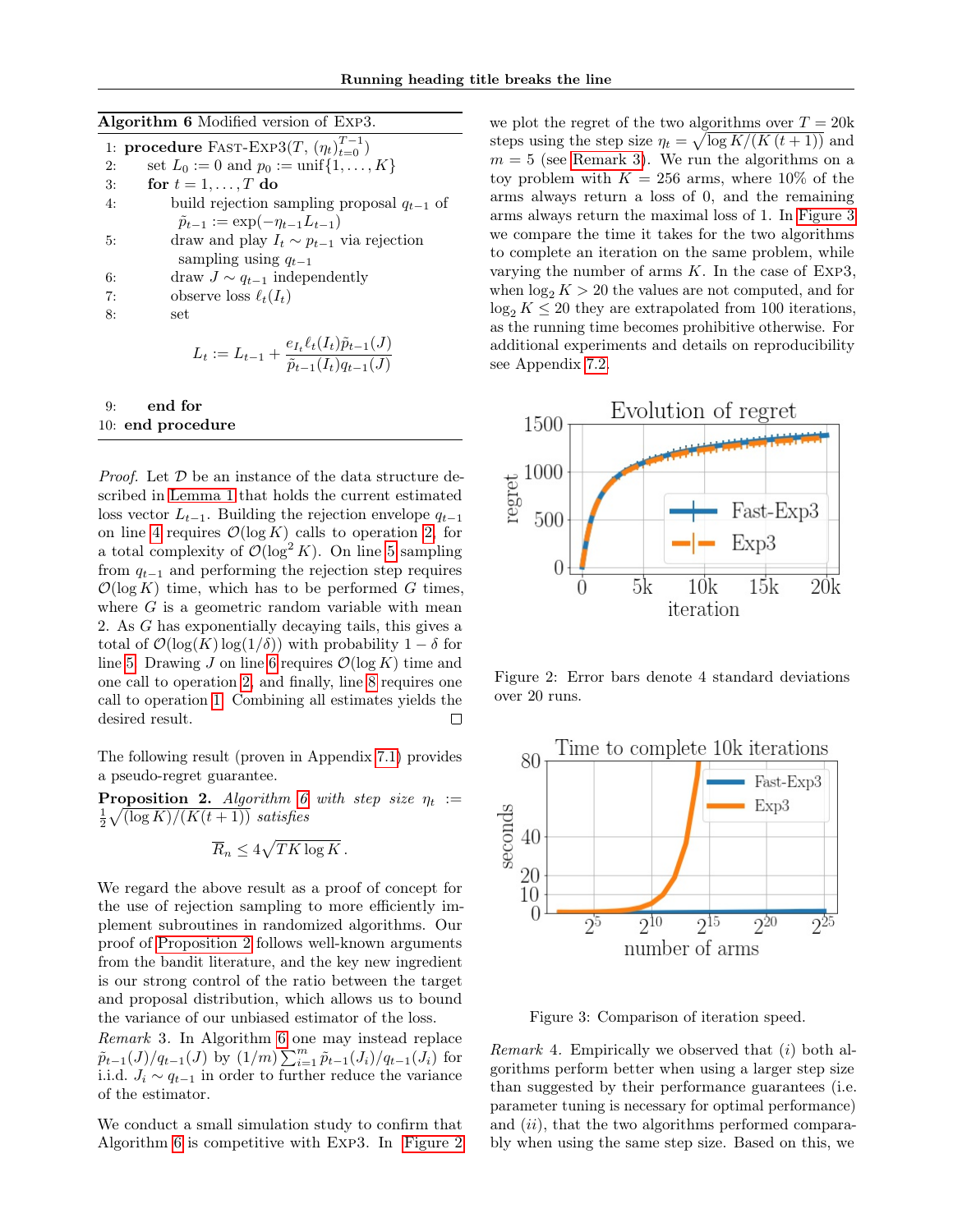chose to use identical step size for both algorithms in our figures.

Remark 5. We note that for constant step size  $\eta_t \equiv \eta$ (e.g. when the time horizon  $T$  is known in advance), theoretically it is possible to implement Exp3 with constant iteration cost by applying the results of Matias, Vitter, and Ni [2003.](#page-6-6) Further, using the 'doubling trick' such an algorithm can be turned into an anytime algorithm by restarting it  $\approx \log T$  times at a computational cost of  $\mathcal{O}(K)$  each time. However, our Algorithm [6](#page-5-0) is the first to implement the more elegant solution of decaying step size in sublinear time per iteration.

# 5 CONCLUSION AND OUTLOOK

We studied the query complexity of rejection sampling within a minimax framework, and showed that for various natural classes of discrete distributions, rejection sampling can obtain exact samples with an expected number of queries which is sublinear in the size of the support of the distribution. Our algorithms can also be run in sublinear time, which make them substantially faster than the baseline of multinomial sampling, as shown in our application to the Exp3 algorithm.

A natural direction for future work is to investigate the complexity of rejection sampling on other structured classes of distributions, such as distributions on graphs, or continuous spaces. In many of these other settings, the complexity of algorithms based on Markov chains has been studied extensively, but the complexity of rejection sampling remains to be understood.

# References

- <span id="page-6-0"></span>Bratley, P., B. L. Fox, and L. E. Schrage (2011). A guide to simulation. Springer Science & Business Media.
- <span id="page-6-7"></span>Bringmann, K. and K. Panagiotou (2017). "Efficient sampling methods for discrete distributions". In: Algorithmica 79.2, pp. 484–508.
- <span id="page-6-14"></span>Bubeck, S. and N. Cesa-Bianchi (2012). "Regret analysis of stochastic and nonstochastic multi-armed bandit problems". In: Foundations and Trends $(R)$  in Ma $chine$  Learning 5.1, pp. 1–122.
- <span id="page-6-21"></span>Cormen, T. H. et al. (2009). Introduction to algorithms. MIT Press.
- <span id="page-6-20"></span>Devroye, L. (1987). "A simple generator for discrete logconcave distributions". In: Computing 39.1, pp. 87– 91.
- <span id="page-6-8"></span>Eckhardt, R. (1987). "Stan Ulam, John von Neumann, and the Monte Carlo method". In: Los Alamos Science 15, pp. 131–136.
- <span id="page-6-12"></span>Goldreich, O. (2010). Property testing—current research and surveys. Vol. 6390. Lecture Notes in Computer Science. Springer.
- <span id="page-6-13"></span>– (2017). Introduction to property testing. Cambridge University Press.
- <span id="page-6-17"></span>Groeneboom, P. and G. Jongbloed (2014). Nonparametric estimation under shape constraints. Vol. 38. Cambridge University Press.
- <span id="page-6-5"></span>Hagerup, T., K. Mehlhorn, and J. I. Munro (1993). "Optimal algorithms for generating discrete random variables with changing distributions". In: Lecture Notes in Computer Science 700, pp. 253–264.
- <span id="page-6-22"></span>Jenks, G. (2021). Python sortedcontainers module.
- <span id="page-6-1"></span>Knuth, D. E. (2014). Art of computer programming, volume 2: Seminumerical algorithms. Addison-Wesley Professional.
- <span id="page-6-2"></span>Kronmal, R. A. and A. V. Peterson Jr (1979). "On the alias method for generating random variables from a discrete distribution". In: The American Statistician 33.4, pp. 214–218.
- <span id="page-6-3"></span>Marsaglia, G. (1963). "Generating discrete random variables in a computer". In: Communications of the ACM 6.1, pp. 37–38.
- <span id="page-6-6"></span>Matias, Y., J. S. Vitter, and W.-C. Ni (2003). "Dynamic generation of discrete random variates". In: Theory of Computing Systems 36.4, pp. 329–358.
- <span id="page-6-10"></span>Nesterov, Y. (2018). Lectures on convex optimization. Vol. 137. Springer.
- <span id="page-6-9"></span>Neumann, J. von (1951). "Various techniques used in connection with random digits". In: Monte Carlo Method. Ed. by A. S. Householder, G. E. Forsythe, and H. H. Germond. Vol. 12. National Bureau of Standards Applied Mathematics Series. Washington, DC: US Government Printing Office. Chap. 13, pp. 36–38.
- <span id="page-6-15"></span>Robert, C. P. and G. Casella (2004). Monte Carlo statistical methods. Vol. 2. Springer.
- <span id="page-6-19"></span>Saumard, A. and J. A. Wellner (2014). "Log-concavity and strong log-concavity: a review". In: Stat. Surv. 8, pp. 45–114.
- <span id="page-6-18"></span>Silvapulle, M. J. and P. K. Sen (2011). Constrained statistical inference: Order, inequality, and shape constraints. Vol. 912. John Wiley & Sons.
- <span id="page-6-11"></span>Tsybakov, A. B. (2009). Introduction to nonparametric estimation. Springer Series in Statistics. Revised and extended from the 2004 French original, Translated by Vladimir Zaiats. Springer, New York, pp. xii+214.
- <span id="page-6-4"></span>Walker, A. J. (1974). "New fast method for generating discrete random numbers with arbitrary frequency distributions". In: Electronics Letters 10.8, pp. 127– 128.
- <span id="page-6-16"></span>Yao, A. C. C. (1977). "Probabilistic computations: toward a unified measure of complexity (extended abstract)". In: 18th Annual Symposium on Foundations of Computer Science (Providence, R.I., 1977), pp. 222–227.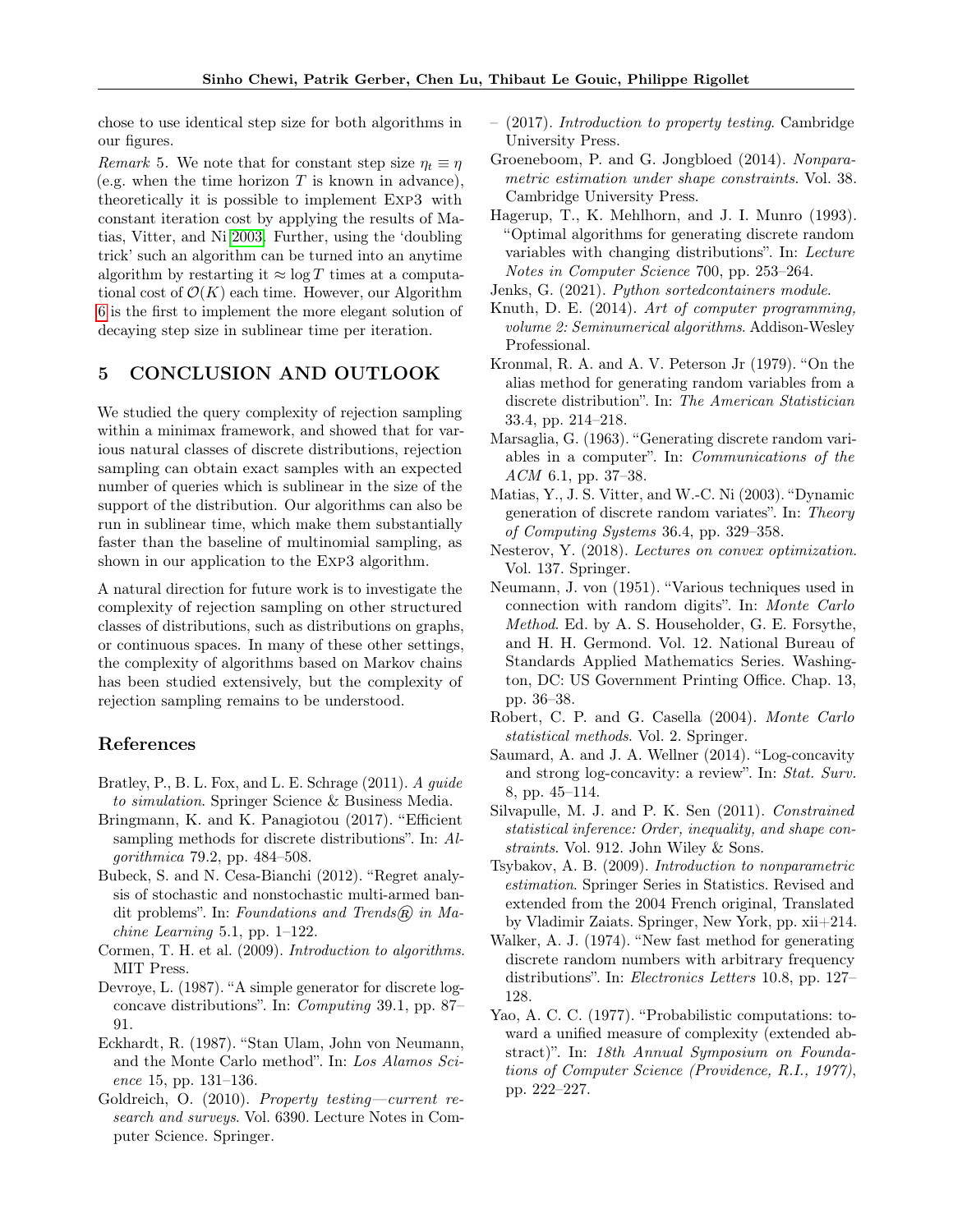# Supplementary Material: Rejection sampling from shape-constrained distributions in sublinear time

# <span id="page-7-0"></span>6 PROOF OF THEOREM 1

*Proof.* Since  $\tilde{q}$  is an upper envelope for  $\tilde{p}$ , then  $\tilde{p}(X)/\tilde{q}(X) \leq 1$  is a valid acceptance probability. Clearly, the number of rejections follows a geometric distribution. The probability of accepting a sample is given by

$$
\mathbb{P}(\text{accept}) = \int_{\mathcal{X}} \frac{\tilde{p}(x)}{\tilde{q}(x)} q(\text{d}x) = \frac{Z_p}{Z_q} \int_{\mathcal{X}} p(\text{d}x) = \frac{Z_p}{Z_q}.
$$

Let  $X_1, X_2, X_3, \ldots$  be a sequence of i.i.d. samples from q and let  $U_1, U_2, U_3, \ldots$  be i.i.d. unif [0, 1]. Let  $A \subseteq \mathcal{X}$  be a measurable set, and let  $X$  be the output of the rejection sampling algorithm. Partitioning by the number of rejections, we may write

$$
\mathbb{P}(X \in A) = \sum_{n=0}^{\infty} \mathbb{P}\Big(X_{n+1} \in A, U_i > \frac{\tilde{p}(X_i)}{\tilde{q}(X_i)} \forall i \in [n], U_{n+1} \le \frac{\tilde{p}(X_{n+1})}{\tilde{q}(X_{n+1})}\Big)
$$
\n
$$
= \sum_{n=0}^{\infty} \mathbb{P}\Big(X_{n+1} \in A, U_{n+1} \le \frac{\tilde{p}(X_{n+1})}{\tilde{q}(X_{n+1})}\Big) \mathbb{P}\Big(U_1 > \frac{\tilde{p}(X_1)}{\tilde{q}(X_1)}\Big)^n
$$
\n
$$
= \sum_{n=0}^{\infty} \Big(\int_A \frac{\tilde{p}(x)}{\tilde{q}(x)} q(\mathrm{d}x)\Big) \Big(\int_{\mathcal{X}} \left(1 - \frac{\tilde{p}(x)}{\tilde{q}(x)}\right) q(\mathrm{d}x)\Big)^n
$$
\n
$$
= p(A) \frac{Z_p}{Z_q} \sum_{n=0}^{\infty} \left(1 - \frac{Z_p}{Z_q}\right)^n = p(A) \, .
$$

# 7 DETAILS FOR THE BANDIT APPLICATION

## <span id="page-7-1"></span>7.1 Pseudo-regret guarantee

The proof below follows standard arguments in the bandit literature, e.g. Bubeck and Cesa-Bianchi [2012,](#page-6-14) Theorem 3.1.

*Proof of [Proposition 2.](#page-5-1)* For  $\eta > 0$ , define the potential

$$
\Phi_t(\eta) = \frac{1}{\eta} \log \frac{1}{K} \sum_{i=1}^K \exp(-\eta L_t(i)).
$$

It is not difficult to verify that  $\Phi'_t(\eta) \ge 0$  (see e.g. Bubeck and Cesa-Bianchi [2012,](#page-6-14) Proof of Theorem 3.1). Note additionally that  $\Phi_0 \equiv 0$  and

$$
\Phi_T(\eta) \ge -\min_{i^* \in [K]} L_T(i^*) - \frac{\log K}{\eta}
$$

.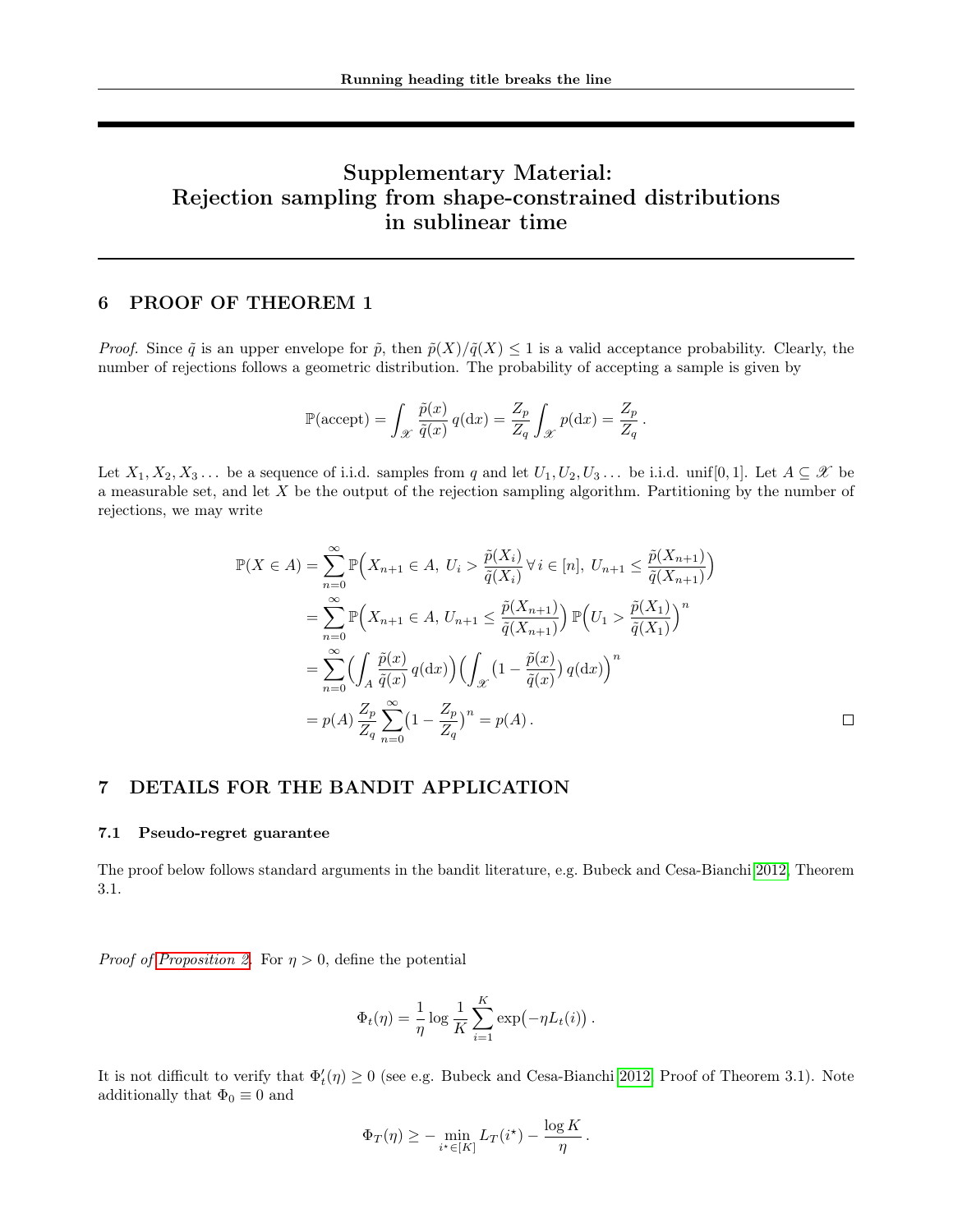For convenience, let  $\eta_{-1} = \eta_0$ . We get the chain of inequalities

<span id="page-8-0"></span>
$$
\min_{i^* \in [K]} L_T(i^*) + \frac{\log K}{\eta_{T-1}} \ge \Phi_0(\eta_{-1}) - \Phi_T(\eta_{T-1})
$$
\n
$$
= \sum_{t=0}^{T-1} \{ \Phi_t(\eta_{t-1}) - \Phi_{t+1}(\eta_t) \}
$$
\n
$$
\ge \sum_{t=0}^{T-1} \{ \Phi_t(\eta_t) - \Phi_{t+1}(\eta_t) \}, \tag{1}
$$

where the last inequality uses that  $\eta_t \leq \eta_{t-1}$ . The change in the potential from step t to  $t + 1$  is

$$
\Phi_t(\eta_t) - \Phi_{t+1}(\eta_t) = -\frac{1}{\eta_t} \log \frac{\sum_{i=1}^K \exp(-\eta_t L_{t+1}(i))}{\sum_{i=1}^K \exp(-\eta_t L_t(i))}
$$
\n
$$
= -\frac{1}{\eta_t} \log \frac{\sum_{i=1}^K \exp(-\eta_t L_t(i) - \eta_t \mathbb{1}\{I_{t+1} = i\} \frac{\ell_{t+1}(i)}{\tilde{p}_t(i)} \frac{\tilde{p}_t(j)}{q_t(j)})}{\sum_{i=1}^K \exp(-\eta_t L_t(i))}
$$
\n
$$
= -\frac{1}{\eta_t} \log \mathbb{E}_{i \sim p_t} \exp\left(-\eta_t \mathbb{1}\{I_{t+1} = i\} \frac{\ell_{t+1}(i)}{\tilde{p}_t(i)} \frac{\tilde{p}_t(j)}{q_t(j)}\right).
$$

Using now that  $e^{-x} \leq 1 - x + x^2/2$  for all  $x \geq 0$  we write

$$
\Phi_t(\eta_t) - \Phi_{t+1}(\eta_t) \n\geq -\frac{1}{\eta_t} \log \mathbb{E}_{i \sim p_t} \Big[ 1 - \eta_t \mathbb{1}_{\{I_{t+1} = i\}} \frac{\ell_{t+1}(i)}{\tilde{p}_t(i)} \frac{\tilde{p}_t(J)}{q_t(J)} + \frac{\eta_t^2}{2} \mathbb{1}_{\{I_{t+1} = i\}} \left( \frac{\ell_{t+1}(i)}{\tilde{p}_t(i)} \frac{\tilde{p}_t(J)}{q_t(J)} \right)^2 \Big].
$$

Since  $log(1-x) \leq -x$ , we further have

$$
\geq \sum_{i=1}^K p_t(i) 1\!\!1_{\{I_{t+1}=i\}}\frac{\ell_{t+1}(i)}{\tilde{p}_t(i)}\frac{\tilde{p}_t(J)}{q_t(J)} - \frac{\eta_t}{2}\sum_{i=1}^K p_t(i)1\!\!1_{\{I_{t+1}=i\}}\left(\frac{\ell_{t+1}(i)}{\tilde{p}_t(i)}\frac{\tilde{p}_t(J)}{q_t(J)}\right)^2.
$$

Now, we take the expectation on both sides to obtain

$$
\mathbb{E}[\Phi_t(\eta_t) - \Phi_{t+1}(\eta_t)] \geq \mathbb{E}\langle p_t, \ell_{t+1}\rangle - \frac{\eta_t}{2} \sum_{i=1}^K \mathbb{E}\Big[p_t(i)^2 \left(\frac{\ell_t(i)}{p_t(i)} \frac{p_t(J)}{q_t(J)}\right)^2\Big],
$$

where we used that  $\tilde{p}_t(J)/\tilde{p}_t(i) = p_t(J)/p_t(i)$ . The rejection sampling guarantee ensures that  $||p_t/q_t||_{\infty} \leq 2$ (see  $(2)$ ). This implies

$$
\mathbb{E}[\Phi_t(\eta_t) - \Phi_{t+1}(\eta_t)] \geq \mathbb{E}\langle p_t, \ell_{t+1}\rangle - 2\eta_t \sum_{i=1}^K \mathbb{E}[\ell_t(i)^2] \geq \mathbb{E}\langle p_t, \ell_{t+1}\rangle - 2\eta_t K.
$$

Plugging this bound into [\(1\)](#page-8-0) we obtain

$$
\min_{i^* \in [K]} L_t(i^*) + \frac{\log K}{\eta_{T-1}} \geq \mathbb{E} \sum_{t=0}^{T-1} \langle p_t, \ell_{t+1} \rangle - 2K \sum_{t=0}^{T-1} \eta_t.
$$

Rearranging yields the pseudo-regret guarantee

$$
\max_{i^* \in [K]} \mathbb{E} \Biggl[ \sum_{t=1}^T \ell_t(I_t) - \sum_{t=1}^T \ell_t(i^*) \Biggr] \le \frac{\log K}{\eta_{T-1}} + 2K \sum_{t=0}^{T-1} \eta_t \, .
$$

Setting  $\eta_t = \frac{1}{2} \sqrt{\frac{\log K}{K(t+1)}}$  yields the bound  $4\sqrt{TK \log K}$ .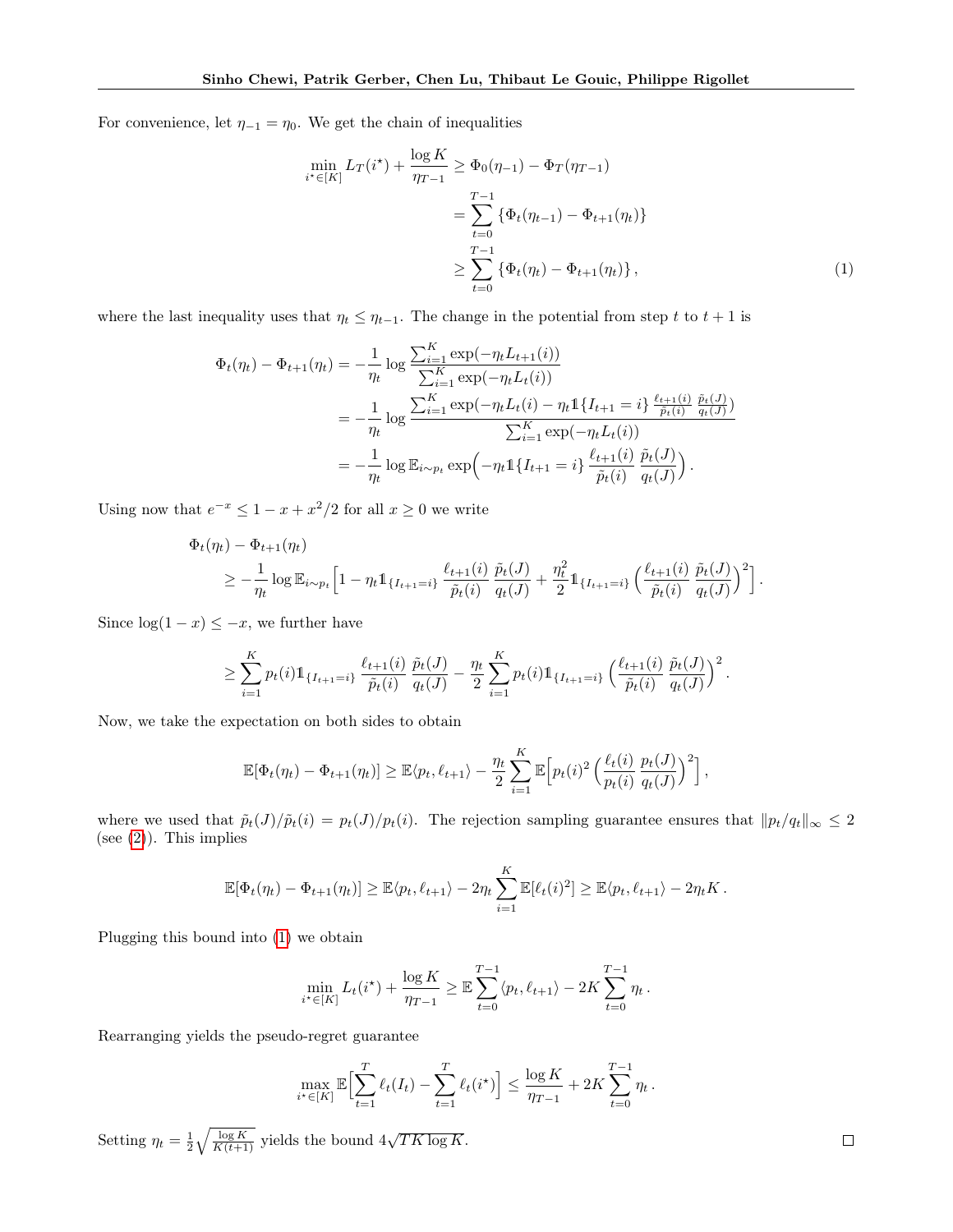# <span id="page-9-0"></span>7.2 Experiments

In addition to the experiments in the main text, we compare the performance of Exp3 and Algorithm [6](#page-5-0) on 2 additional problems. Once again we run for  $T = 20k$  steps on toy problems with  $K = 256$  arms, using the stepsize  $\eta_t = \sqrt{\log K/(K(t+1))}$  and  $m = 5$ . The first problem is illustrated in [Figure 4,](#page-9-2) where a fixed fraction 20% of the arms always returns 0 and the rest return a loss of 1. Moreover, the arms that return favorable loss changes throughout the running time, as the reader may observe from the 5 'bumps' in the cumulative loss. In [Figure 5](#page-9-3) we simulate a 'stochastic' setting, where to each arm a distribution is associated, and every pull of that arm returns an i.i.d. copy from that distribution. In our experiment arm  $k \in \{0, 1, \ldots, K-1\}$  has distribution  $\sim (k/K - 0.3U) \vee 0$  where  $U \sim \text{unif}(0, 1)$ . In particular, arm 0 always returns 0.

In all our experiments, we implemented the data structure described in [Lemma 1](#page-4-1) using the SortedList class of the sortedcontainers Python library Jenks [2021.](#page-6-22) All code used to create the figures is available at [https:](https://github.com/PatrikGerber/Rejection-sampling) [//github.com/PatrikGerber/Rejection-sampling](https://github.com/PatrikGerber/Rejection-sampling).





<span id="page-9-2"></span>Figure 4: Error bars denote 4 standard deviations over 20 runs.

<span id="page-9-3"></span><span id="page-9-1"></span>Figure 5: Error bars denote 4 standard deviations over 20 runs.

# 8 PROOFS OF THE COMPLEXITY BOUNDS

We begin with a few general comments on the lower bounds. Recall that the rejection sampling task, given query access to the unnormalized distribution  $\tilde{p}$ , is to construct an upper envelope  $\tilde{q} \geq \tilde{p}$  satisfying  $Z_q \leq 2Z_p$ . We in fact prove lower bounds for an easier task, namely, the task of constructing a proposal distribution  $q$  such that  $||p/q||_{\infty} \leq 2$ . Note that if we have an upper envelope  $\tilde{q} \geq \tilde{p}$  with  $Z_q \leq 2Z_p$ , then the corresponding normalized distribution  $q$  satisfies

$$
\left\| \frac{p}{q} \right\|_{\infty} := \sup_{x \in \mathcal{X}} \frac{p(x)}{q(x)} = \sup_{x \in \mathcal{X}} \underbrace{\frac{\tilde{p}(x)}{\tilde{q}(x)}}_{\leq 1} \underbrace{\frac{Z_q}{Z_p}}_{\leq 2} \leq 2, \tag{2}
$$

so the latter task is indeed easier.

The proofs of the lower bounds are to an extent situational, but we outline here a fairly generic strategy that seems useful for many (but not all) classes of distributions. First, we fix a reference distribution  $p^* \in \mathcal{P}$  and assume that the algorithm has access to queries to an oracle for  $p^*$  (up to normalization). Also, suppose that the algorithm makes queries at the points  $x_1, \ldots, x_n$ . Since we assume that the algorithm is deterministic, if  $p \in \mathcal{P}$  is another distribution which agrees with  $p^*$  at the queries  $x_1, \ldots, x_n$  (up to normalization), then the algorithm produces the same output regardless of whether it is run on  $p$  or  $p^*$ . In particular, the output  $q$  of the algorithm must satisfy both  $||p/q||_{\infty} \leq 2$  and  $||p^{\star}/q||_{\infty} \leq 2$ .

More generally, for each  $y \in [N]$  we can construct an adversarial perturbation  $p_y \in \mathcal{P}$  of  $p^*$  which maximizes the probability of y, subject to being consistent with the queried values. Then the rejection sampling guarantee of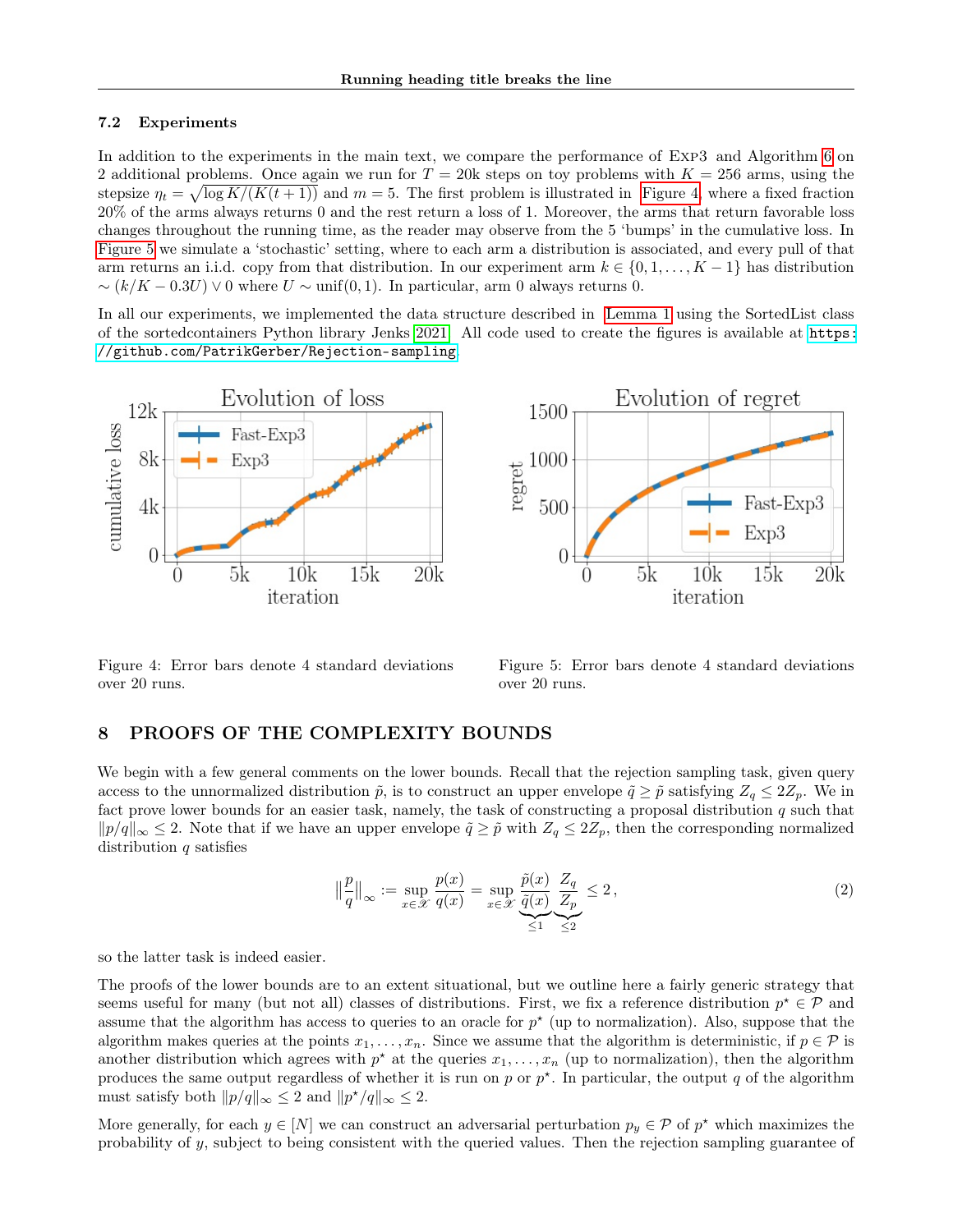the algorithm ensures that

$$
2\geq \big\|\frac{p_y}{q}\big\|_\infty\geq \frac{p_y(y)}{q(y)}=\frac{1}{q(y)}\sup\Big\{p(y): p\in\mathcal{P},\;\frac{p(x_i)}{p(x_j)}=\frac{p^\star(x_i)}{p^\star(x_j)}\;\text{for all}\; i,j\in[n]\Big\}\,.
$$

Since  $q$  is a probability distribution, this yields the inequality

<span id="page-10-1"></span>
$$
1 = \sum_{y \in [N]} q(y) \ge \frac{1}{2} \sum_{y \in [N]} \sup \Big{ p(y) : p \in \mathcal{P}, \ \frac{p(x_i)}{p(x_j)} = \frac{p^*(x_i)}{p^*(x_j)} \text{ for all } i, j \in [n] \Big\}.
$$
 (3)

By analyzing this inequality for the various classes of interest, it is seen to furnish a lower bound on the number of queries n. Thus, the lower bound strategy consists of choosing a judicious reference distribution  $p^*$ , constructing the adversarial perturbations  $p_y$ , and using the inequality [\(3\)](#page-10-1) to produce a lower bound on n.

#### 8.1 Monotone distributions

<span id="page-10-0"></span>**Theorem [2.](#page-3-1)** Let  $P$  be the class of monotone distributions supported on  $[N]$ , as given in Definition 2. Then the rejection sampling complexity of  $P$  is  $\Theta(\log N)$ .

# 8.1.1 Upper bound

In the proof, let p denote the target distribution and assume that we can query the values of  $\tilde{p} = pZ_p$ . Also, by rounding  $N$  up to the nearest power of 2, and considering  $p$  to be supported on this larger alphabet, we can assume that  $N$  is a power of 2; this will not affect the complexity bound.

*Proof.* We construct the upper envelope  $\tilde{q}$  as follows: first query the values of  $\tilde{p}(2^i)$ ,  $0 \le i \le \log_2 N - 1$ , which requires  $\mathcal{O}(\log N)$  queries; then  $\tilde{q}$  is given as follows: set  $\tilde{q}(1) := \tilde{p}(1)$  and

$$
\tilde{q}(x) := \tilde{p}(2^i), \quad \text{for } x \in (2^i, 2^{i+1}].
$$

Note that  $\tilde{q}$  is an upper envelope of  $\tilde{p}$  because p is assumed to be monotone.

To complete the proof of the upper bound in Theorem [2,](#page-10-0) we just have to check that  $Z_q/Z_p \leq 2$ . We use the definitions of the normalizing constants:

$$
Z_p = \tilde{p}(1) + \sum_{i=0}^{\log_2 N - 1} \sum_{x=2^{i+1}}^{2^{i+1}} \tilde{p}(x) \ge \tilde{p}(1) + \sum_{i=0}^{\log_2 N - 1} 2^i \tilde{p}(2^{i+1})
$$
  

$$
\ge \tilde{p}(1) + \frac{1}{2} \sum_{i=0}^{\log_2 N - 2} \sum_{x=2^{i+1}+1}^{2^{i+2}} \tilde{q}(x) = \underbrace{\tilde{p}(1)}_{=(\tilde{q}(1) + \tilde{q}(2))/2} + \frac{1}{2} \sum_{x=3}^N \tilde{q}(x) = \frac{1}{2} \sum_{x=1}^N \tilde{q}(x) = \frac{1}{2} Z_q.
$$

The bound above shows that  $Z_q/Z_p \leq 2$ , which concludes the proof.

# <span id="page-10-2"></span>8.1.2 Lower bound

In this proof, we follow the lower bound strategy encapsulated in  $(3)$ .

*Proof.* Let  $x_1 < \ldots < x_n$  denote the queries; to simplify the proof, we will also assume that 1 and N are part of the queries. This can be interpreted as giving the algorithm two free queries, and the rest of the proof can be understood as a lower bound on the number of queries that the algorithm made, minus two.

We choose our reference distribution to be  $p^*(x) \propto 1/x$ , i.e., we take

$$
p^*(x) = \frac{c_N}{x \log N}, \quad \text{for } x \in [N],
$$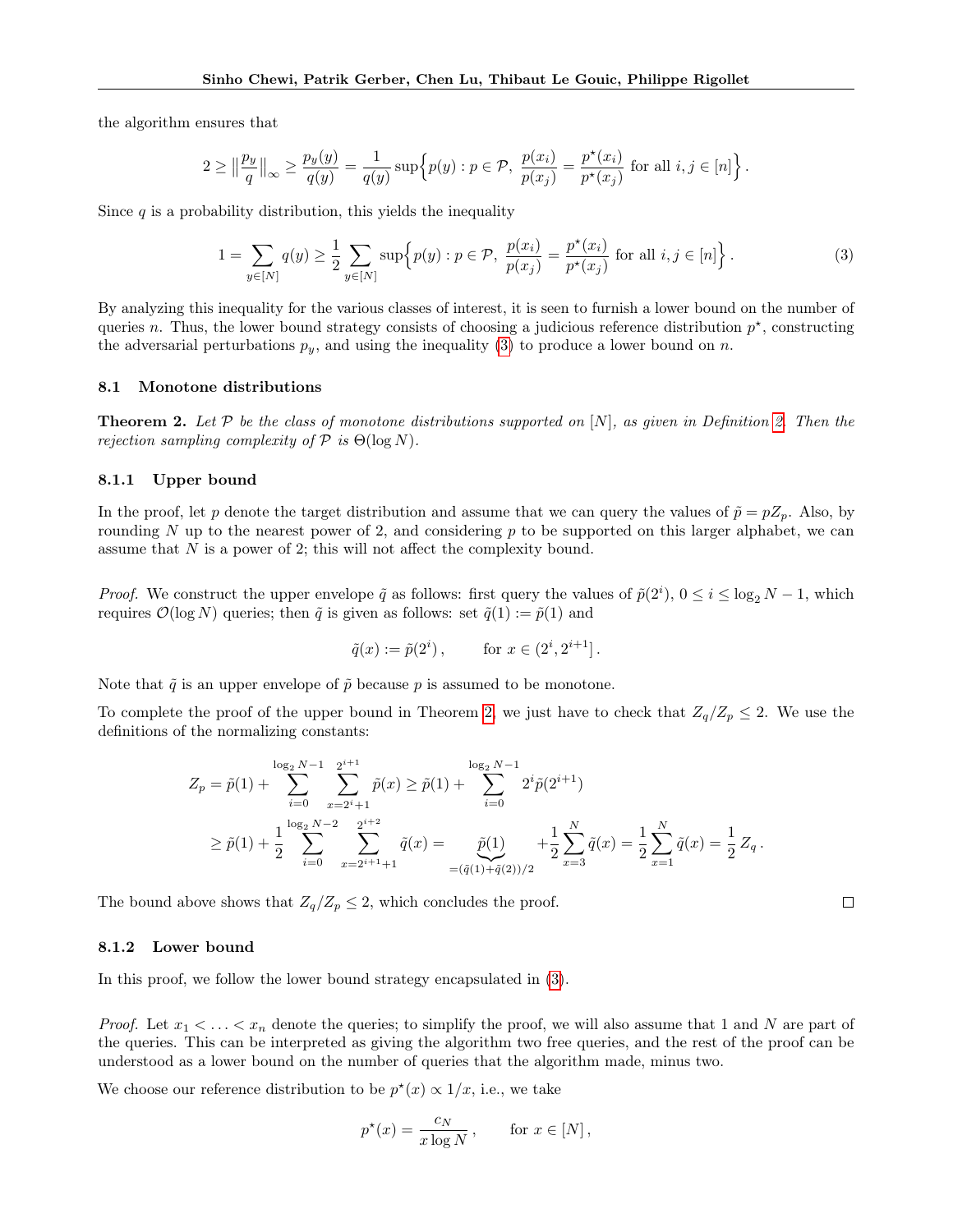where  $c_N$  is used to normalize the distribution, and it satisfies  $c_N \geq 1$ . To construct the adversarial perturbation  $p_y$ , suppose that y lies strictly between the queries  $x_i$  and  $x_{i+1}$ . Let  $\alpha := (y - x_i)^{-1} \sum_{x_i < x \leq y} p^*(x)$  denote the average of  $p^*$  on  $(x_i, y]$ . Then, we define

$$
p_y(x) := \begin{cases} \alpha, & x_i < x \le y, \\ p^*(x), & \text{otherwise.} \end{cases}
$$

Since we replace the part of  $p^*$  on  $(x_i, y]$  with its average value on this interval, then  $p_y$  is also a probability distribution:

$$
\sum_{x \in [N]} p_y(x) = \sum_{x \in [N]} p^*(x) + \sum_{x_i < x \le y} \{ \alpha - p^*(x) \} = 1 \, .
$$

Since  $p^*$  is decreasing, it is clear that  $p_y$  is too. Also, we can lower bound  $\alpha$  via

$$
\alpha = \frac{1}{y - x_i} \sum_{x_i < x \le y} \frac{c_N}{x \log N} \ge \frac{c_N}{\log N} \frac{\log \frac{y + 1}{x_i + 1}}{y - x_i} \, .
$$

Since  $p_y$  agrees with the queries, we can substitute this into [\(3\)](#page-10-1) to obtain

$$
\frac{2\log N}{c_N} \ge \sum_{i=1}^{n-1} \sum_{x_i < y < x_{i+1}} \frac{\log \frac{y+1}{x_i+1}}{y-x_i}.
$$

In what follows, let  $\Delta_i := x_{i+1}/x_i$ . We will only focus on the terms with  $\Delta_i \geq 8$ , so assume now that  $\Delta_i \geq 8$ . Let us evaluate the inner term via dyadic summation:

$$
\sum_{x_i < y < x_{i+1}} \frac{\log \frac{y+1}{x_i+1}}{y-x_i} = \sum_{0 < y < x_{i+1}-x_i} \frac{\log(1+\frac{y}{x_i+1})}{y}
$$
\n
$$
\geq \sum_{0 \leq j \leq \log_2 \frac{x_{i+1}-x_{i}-1}{x_i+1}-1} \frac{2^j(x_i+1) \leq y < 2^{j+1}(x_i+1)}{y}
$$
\n
$$
\geq \sum_{0 \leq j \leq \log_2 \frac{x_{i+1}-x_{i}-1}{x_i+1}-1} \frac{2^j(x_i+1) \leq y < 2^{j+1}(x_i+1)}{2^{j+1}(x_i+1)}
$$
\n
$$
\geq \sum_{0 \leq j \leq \log_2(\Delta_i/4)} j \geq (\log \Delta_i)^2.
$$

Let  $A := \{i \in [n-1] : \Delta_i \geq 8\}$ . Our calculations above yield

$$
\log N \gtrsim \sum_{i \in A} \left( \log \Delta_i \right)^2.
$$

Observe now that  $\prod_{i=1}^{n-1} \Delta_i = N$  and  $\prod_{i \in A^c} \Delta_i \leq 8^{|A^c|} \leq 8^n$ , so that  $\prod_{i \in A} \Delta_i \geq N/8^n$ . Hence, applying the Cauchy-Schwarz inequality,

$$
\log N \gtrsim \frac{1}{|A|} \left|\sum_{i\in A} \log \Delta_i \right|^2 \geq \frac{\left[ (\log N - n \log 8)_+ \right]^2}{|A|}.
$$

We can now conclude as follows: either  $n \geq (\log N)/(2 \log 8)$ , in which case we are done, or else  $n \leq$  $(\log N)/(2 \log 8)$ . In the latter case, the above inequality can be rearranged to yield  $n - 1 \geq |A| \geq \log N$ , which proves the desired statement in this case as well.  $\Box$ 

#### 8.2 Strictly unimodal distributions

<span id="page-11-0"></span>**Theorem [3.](#page-3-2)** Let  $P$  be the class of strictly unimodal distributions supported on  $[N]$ , as given in Definition 3. Then the rejection sampling complexity of  $P$  is  $\Theta(\log N)$ .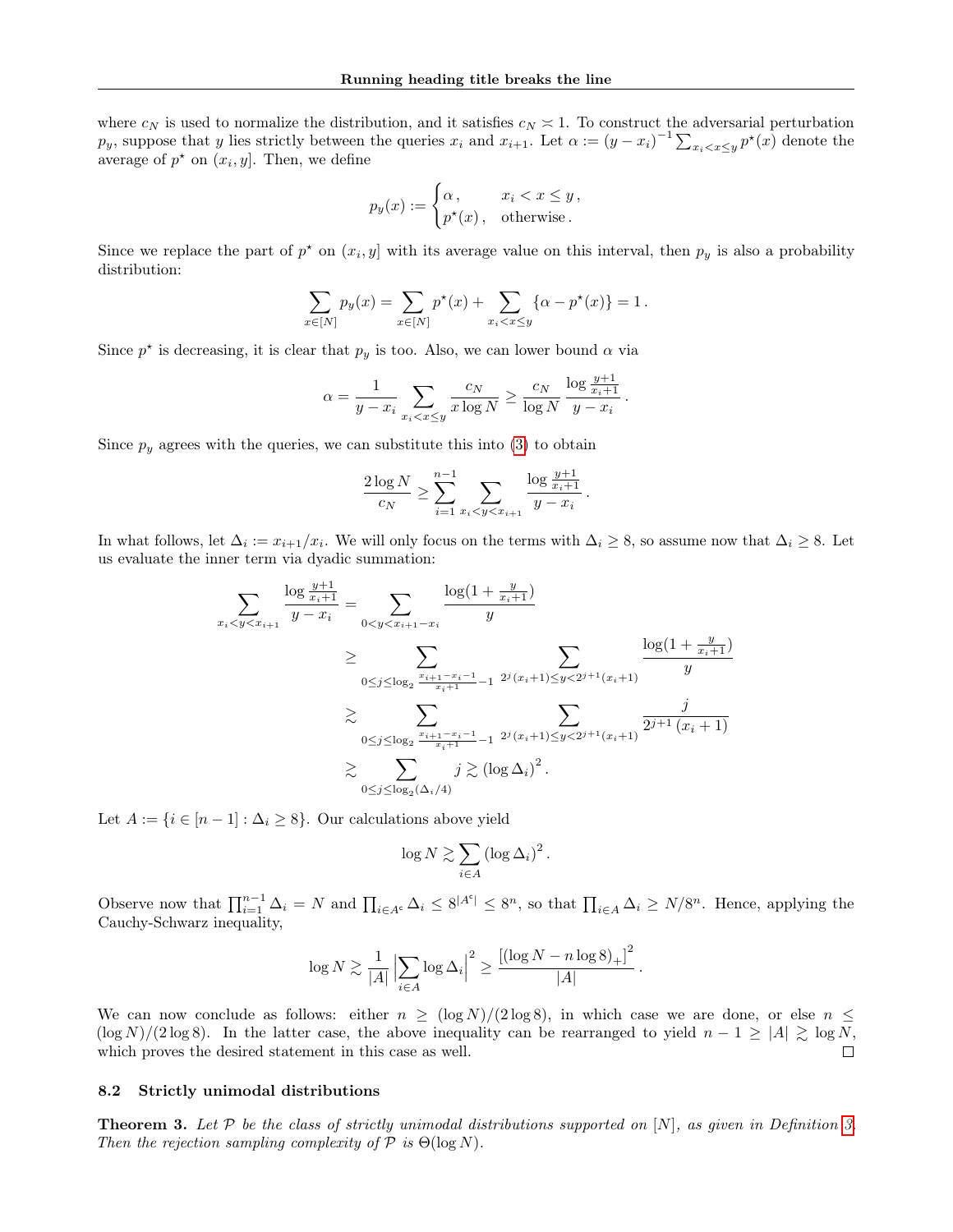# 8.2.1 Upper bound

Proof. Since the strategy is very similar to the upper bound for the class of monotone distributions [\(Theorem 2\)](#page-10-0), we briefly outline the procedure here. Using binary search, we can locate the mode of the distribution using  $\mathcal{O}(\log N)$  queries. Once the mode is located, the strategy for constructing an upper envelope for monotone distributions can be employed on each side of the mode.  $\Box$ 

# 8.2.2 Lower bound

Proof. We again refer to the class of monotone distributions [\(Theorem 2\)](#page-10-0), for which the lower bound is given in [8.1.2.](#page-10-2) Essentially the same proof goes through for this setting as well, and we make two brief remarks on the modifications. First, the reference distribution  $p^*$  in that proof is also strictly unimodal. Second, although the adversarial perturbations  $p_y$  constructed in that proof are not strictly unimodal, they can be made strictly unimodal via infinitesimal perturbations, so it is clear that the proof continues to hold.  $\Box$ 

# 8.3 Cliff-like distributions

<span id="page-12-0"></span>**Theorem [4.](#page-3-3)** Let P be the class of cliff-like distributions supported on  $[N]$ , as given in Definition 4. Then the rejection sampling complexity of  $P$  is  $\Theta(\log \log N)$ .

# 8.3.1 Upper bound

Proof. Since the class of cliff-like distributions is contained in the class of discrete log-concave distributions, the upper bound for the former class is subsumed by Theorem [5](#page-13-0) on the latter class.  $\Box$ 

# 8.3.2 Lower bound

In this proof, we reduce the task of building a rejection sampling proposal  $q$  for the class of cliff-like distributions to the computational task of finding the cliff in an array. Formally, the latter task is defined as follows.

<span id="page-12-1"></span>**Task 1** (finding the cliff in an array). There is an unknown array of the form  $a = [1, \ldots, 1, 0, \ldots, 0]$ , of size N. Let k be the largest index such that  $a[i] = 1$ . Given query access to the array, what is the minimum number of queries needed to determine the value of  $k$ ?

The number of queries needed to solve [Task 1](#page-12-1) is  $\Theta(\log N)$  (achieved via binary search). We now give the reduction.

*Proof.* Suppose that the algorithm makes queries to  $\tilde{p}$ . Let  $x_$  be the largest query point with  $\tilde{p}(x_>) > 0$ , and let  $x_+$  be the smallest query point with  $\tilde{p}(x_+) = 0$ . Given  $x_- \le y < x_+$ , the adversarial perturbation  $p_y$  is the uniform distribution on [y]. Substituting this into [\(3\)](#page-10-1), and replacing ratios between  $p^*$  with ratios between  $\tilde{p}$ , we obtain

$$
2 \ge \sum_{x_{-} \le y < x_{+}} p_{y}(y) = \sum_{x_{-} \le y < x_{+}} \frac{1}{y} \ge \log \frac{x_{+}}{x_{-}}.
$$

Hence, an algorithm which can achieve the desired rejection sampling guarantee can guarantee that  $x_+ \leq cx_-,$ where  $c = e^2$  is a constant.

This reduces the lower bound for the rejection sampling complexity to the following question: what is the minimum number of queries to ensure that  $x_+ \leq cx_-\$ ?

At this point we can reduce to [Task 1.](#page-12-1) Suppose after *n* queries we can indeed ensure that  $x_+ \leq cx_-\$ . Consider an array a of size  $log_c N$ , which has a cliff at index k. (We may round c up to the nearest integer, and N up to the nearest multiple of c in order to avoid ceilings and floors.) From this array we construct the unnormalized distribution  $\tilde{p}$  on  $[N]$  via

$$
\tilde{p}(x) := \mathbb{1}\{x \le c^k\}, \qquad x \in [N].
$$

The rejection sampling algorithm provides us with  $x_+ \leq cx_-$  such that  $\tilde{p}(x_-) = 1$  and  $\tilde{p}(x_+) = 0$ , i.e.,  $x_{-} \leq c^{k} < x_{+} \leq cx_{-}$ . Taking logarithms, we see that

$$
\log_c x_- \leq k < \log_c x_- + 1 \, .
$$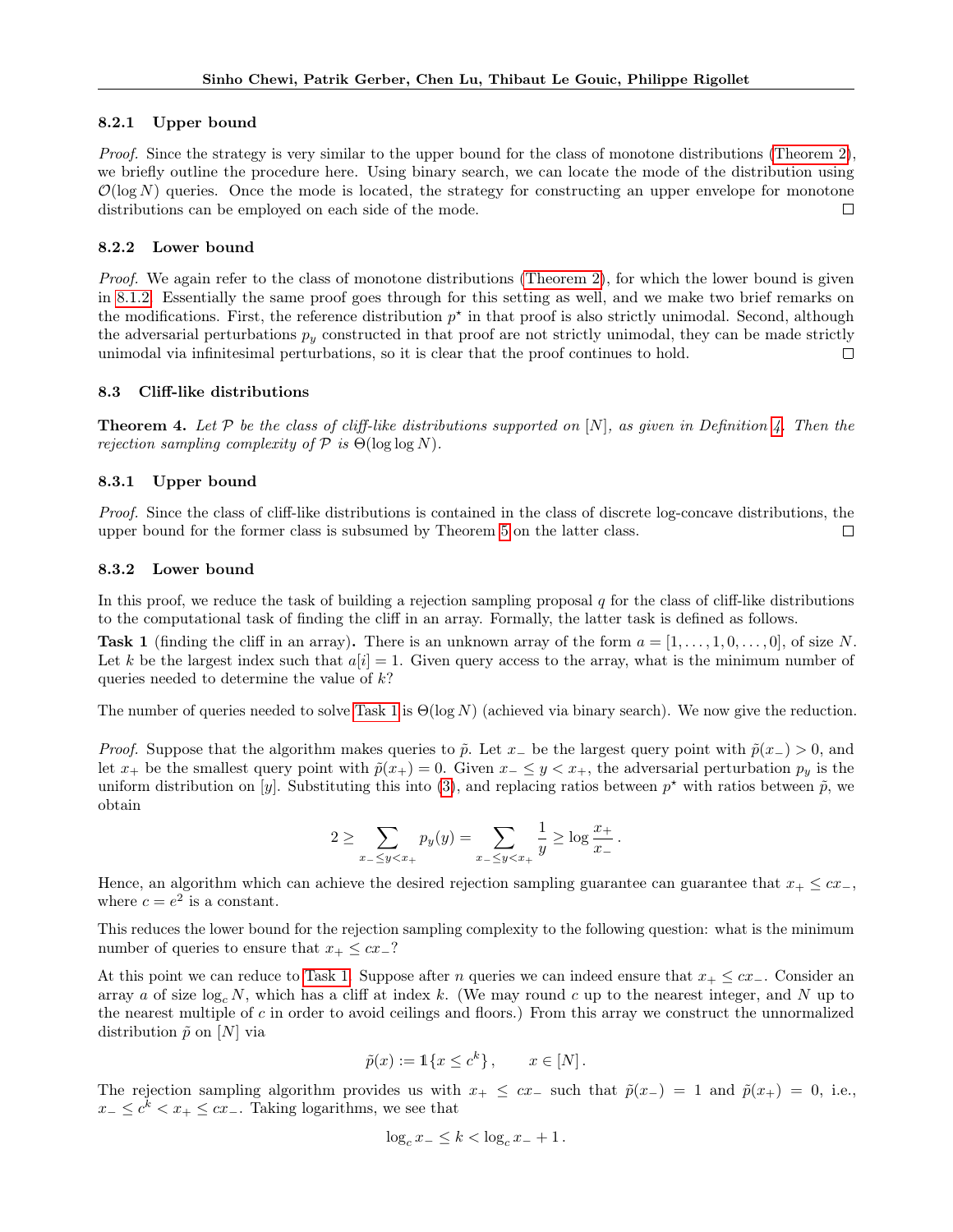Hence, taking  $\log_c x_$  and rounding to the nearest integer (possibly doing a constant number of extra queries to the array afterwards for verification) locates the cliff  $k$  in n queries. Using the lower bound for [Task 1,](#page-12-1) we see that  $n = \Omega(\log \log N)$  as claimed.  $\Box$ 

#### 8.4 Discrete log-concave distributions

<span id="page-13-0"></span>**Theorem 5.** Let  $P$  be the class of discrete log-concave distributions on  $[N]$ , as in Definition [5,](#page-3-4) and recall that the modes of the distributions are assumed to be 1. Then the rejection sampling complexity of P is  $\Theta(\log \log N)$ .

# 8.4.1 Upper bound

We make a few simplifying assumptions just as in the upper bound proof for Theorem [2.](#page-10-0) Let  $p$  denote the target distribution, assume that the queries are made to  $\tilde{p} = pZ_p$ , and let  $V : \mathbb{R} \to \mathbb{R} \cup \{\infty\}$  be a convex function such that  $\tilde{p}(x) = \exp(-V(x))$  for  $x \in [N]$ . Also, we round N up to the nearest power of 2, which does not change the complexity bound.

*Proof.* First we make one query to obtain the value of  $\tilde{p}(1)$ . Then we find the integer  $0 \leq i_0 \leq \log_2 N - 1$  (if it exists) such that

$$
2\tilde{p}(2^{i_0}) \ge \tilde{p}(1) , \qquad 2\tilde{p}(2^{i_0+1}) \le \tilde{p}(1) .
$$

To do this, observe that the values  $\tilde{p}(2^i)$ ,  $0 \le i \le \log_2 N$  are decreasing, and by performing binary search over these  $\mathcal{O}(\log N)$  values we can find the integer  $i_0$  or else conclude that it does not exist using  $\mathcal{O}(\log \log N)$  queries.

If  $i_0$  does not exist, then the target satisfies  $2\tilde{p}(x) \geq \tilde{p}(1)$  for all  $x \in [N]$ , so the constant upper envelope  $\tilde{q} = \tilde{p}(1)$ suffices.

If  $i_0$  exists, denote  $x_0 = 2^{i_0+1}$ , and construct the upper envelope  $\tilde{q}$  as follows: query  $\tilde{p}(x_0)$ , and let

$$
\tilde{q}(x) = \begin{cases}\n\tilde{p}(1), & x < x_0, \\
\tilde{p}(x_0) e^{-\lambda (x - x_0)}, & x \ge x_0, \\
\lambda = \frac{\log \frac{\tilde{p}(1)}{\tilde{p}(x_0)}}{x_0 - 1} = \frac{V(x_0) - V(1)}{x_0 - 1}.\n\end{cases}
$$

We check that  $\tilde{q}$  is a valid upper envelope of  $\tilde{p}$ . If we take logarithms and denote  $V_q(x) = -\log \tilde{q}(x)$ , then we see that

$$
V_q(x) = \begin{cases} V(1), & x < x_0, \\ V(x_0) + \lambda (x - x_0), & x \ge x_0. \end{cases}
$$

Because V is convex, we see that  $V_q$  is a lower bound of V, so  $\tilde{q}$  is an upper bound of  $\tilde{p}$ .

To finish the proof, we just have to bound  $Z_q/Z_p$ . Let  $Z_{q,1} = \sum_{x \le x_0} \tilde{q}(x)$ , and  $Z_{q,2} = \sum_{x \ge x_0} \tilde{q}(x)$ , so  $Z_q =$  $Z_{q,1} + Z_{q,2}$ . We will bound these two terms separately. For the first term, by the definition of  $x_0$  we can bound

$$
Z_{q,1} = \sum_{x < x_0} \tilde{p}(1) \le 2 \sum_{x < x_0/2} \tilde{p}(1) \le 4 \sum_{x < x_0/2} \tilde{p}(x).
$$

For the second term,

$$
Z_{q,2} \leq \tilde{p}(x_0) \sum_{z=0}^{\infty} e^{-\lambda z} = \tilde{p}(x_0) (1 - e^{-\lambda})^{-1} = \tilde{p}(x_0) \left(1 - \left(\frac{\tilde{p}(x_0)}{\tilde{p}(1)}\right)^{x_0 - 1}\right)^{-1} \leq 2\tilde{p}(x_0).
$$

Putting this together,

$$
Z_q = Z_{q,1} + Z_{q,2} \le 4Z_p.
$$

For clarity, we have presented the proof with the bound  $Z_q/Z_p \leq 4$ . At the cost of more cumbersome proof, the above strategy can be modified to yield the guarantee  $Z_q/Z_p \leq 2$ .  $\Box$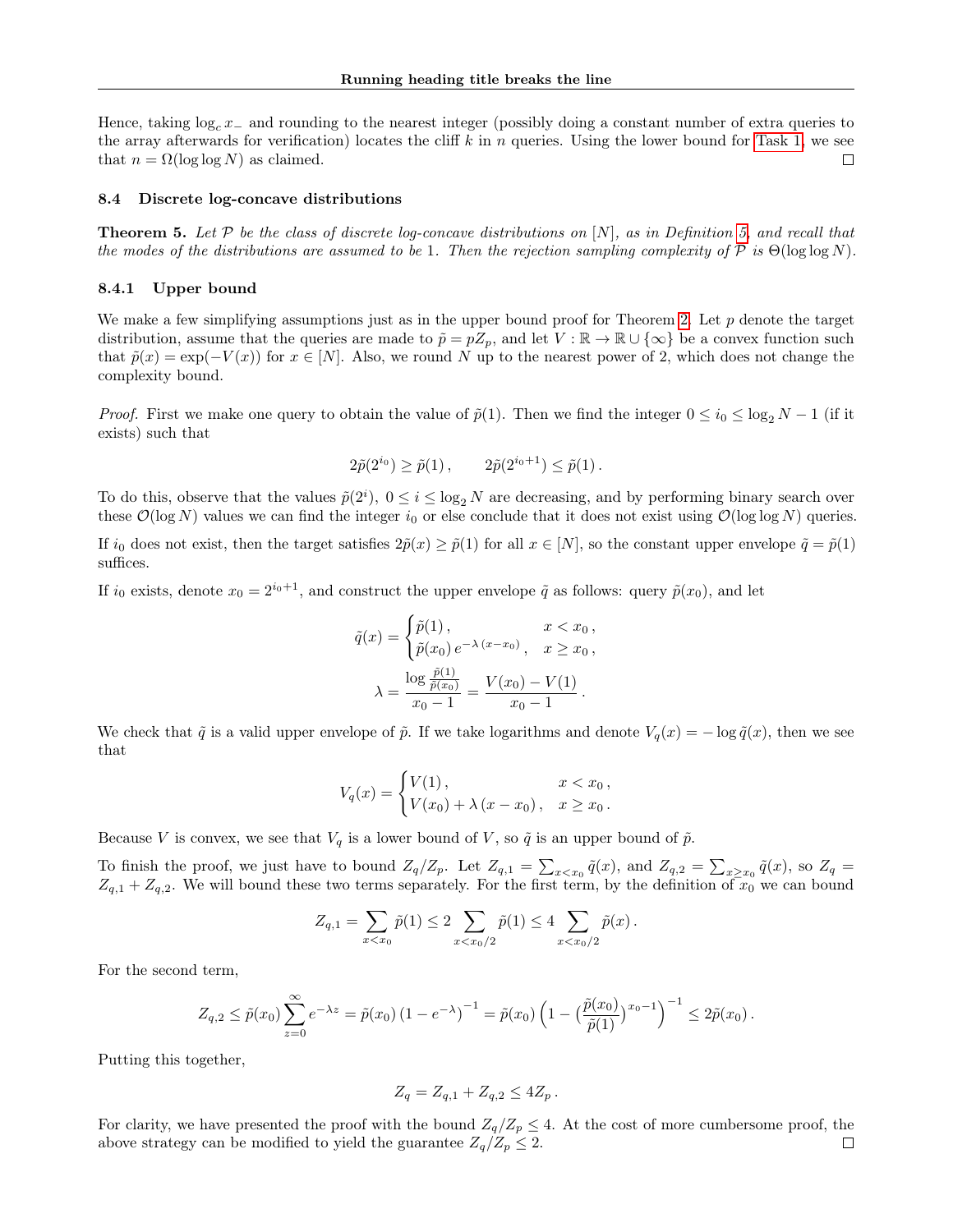#### 8.4.2 Lower bound

Proof. Since the class of cliff-like distributions is contained in the class of discrete log-concave distributions, the lower bound for the latter class is subsumed by Theorem [4](#page-12-0) on the former class. П

#### 8.5 Monotone on a binary tree

<span id="page-14-0"></span>**Theorem 6.** Let  $P$  be the class of monotone distributions on a binary tree with N vertices, as in [Definition 6.](#page-3-5) Then the rejection sampling complexity of  $P$  is  $\Theta(N/(\log N))$ .

Let  $\mathcal T$  denote the binary tree. For the upper bound, we may embed  $\mathcal T$  into a slightly larger tree, and for the lower bound we can perform the construction on a slightly smaller tree. In this way, we may assume that T is a complete binary tree of depth  $\ell$ , and hence  $N = \sum_{j=0}^{\ell} 2^{j} = 2^{\ell+1} - 1$ ; this does not affect the complexity results. Throughout the proofs, we write |x| for the depth of the vertex x in the tree, where the root is considered to be at depth 0.

## 8.5.1 Upper bound

*Proof.* Let c be a constant to be chosen later. The algorithm is to query the value of  $\tilde{p}$  at all vertices at depth at most  $\ell_0 := \ell - \log_2 \ell + c$ . Then the upper envelope is constructed as follows,

$$
\tilde{q}(x) := \begin{cases} \tilde{p}(x), & \text{if } |x| \leq \ell_0, \\ \tilde{p}(y), & \text{if } |x| > \ell_0, |y| = \ell_0, \text{ and } x \text{ is a descendant of } y. \end{cases}
$$

Clearly  $\tilde{q} \geq \tilde{p}$ . Also, the number of queries we made is

$$
\sum_{j=0}^{\ell_0} 2^j = 2^{\ell_0 + 1} - 1 \lesssim \frac{2^{\ell}}{\ell} \lesssim \frac{N}{\log N} \, .
$$

Finally, we bound the ratio  $Z_q/Z_p$ . By definition,

$$
Z_q = \sum_{x \in \mathfrak{T}} \tilde{q}(x) = \sum_{x \in \mathfrak{T}, \ |x| \leq \ell_0} \tilde{p}(x) + \sum_{x \in \mathfrak{T}, \ |x| > \ell_0} \tilde{q}(x) .
$$

For the second sum, we can write

$$
\sum_{x \in \mathcal{T}, |x| > \ell_0} \tilde{q}(x) = \sum_{y \in \mathcal{T}, |y| = \ell_0} \tilde{p}(y) \left( 2^{\ell - \ell_0 + 1} - 1 \right) = \sum_{y \in \mathcal{T}, |y| = \ell_0} \tilde{p}(y) \left( 2^{\log_2 \ell - c + 1} - 1 \right)
$$
  

$$
\leq \ell \, 2^{-c + 1} \sum_{y \in \mathcal{T}, |y| = \ell_0} \tilde{p}(y).
$$

On the other hand, if x denotes any vertex, let  $x_1, x_2$  denote its two children; then, for any level j,

$$
\sum_{x \in \mathcal{T}, |x| = j+1} \tilde{p}(x) = \sum_{x \in \mathcal{T}, |x| = j} \{ \tilde{p}(x_1) + \tilde{p}(x_2) \} \le \sum_{x \in \mathcal{T}, |x| = j} \tilde{p}(x) .
$$

Hence,

$$
\sum_{x \in \mathcal{T}, \ |x| \le \ell_0} \tilde{p}(x) \ge (\ell_0 + 1) \sum_{x \in \mathcal{T}, \ |x| = \ell_0} \tilde{p}(x)
$$

which yields

$$
Z_q \le \left(1 + \frac{\ell \, 2^{-c+1}}{\ell_0 + 1}\right) \sum_{x \in \mathcal{T}, \ |x| \le \ell_0} \tilde{p}(x) \le 2Z_p \,,
$$

if  $\ell$  and c are sufficiently large.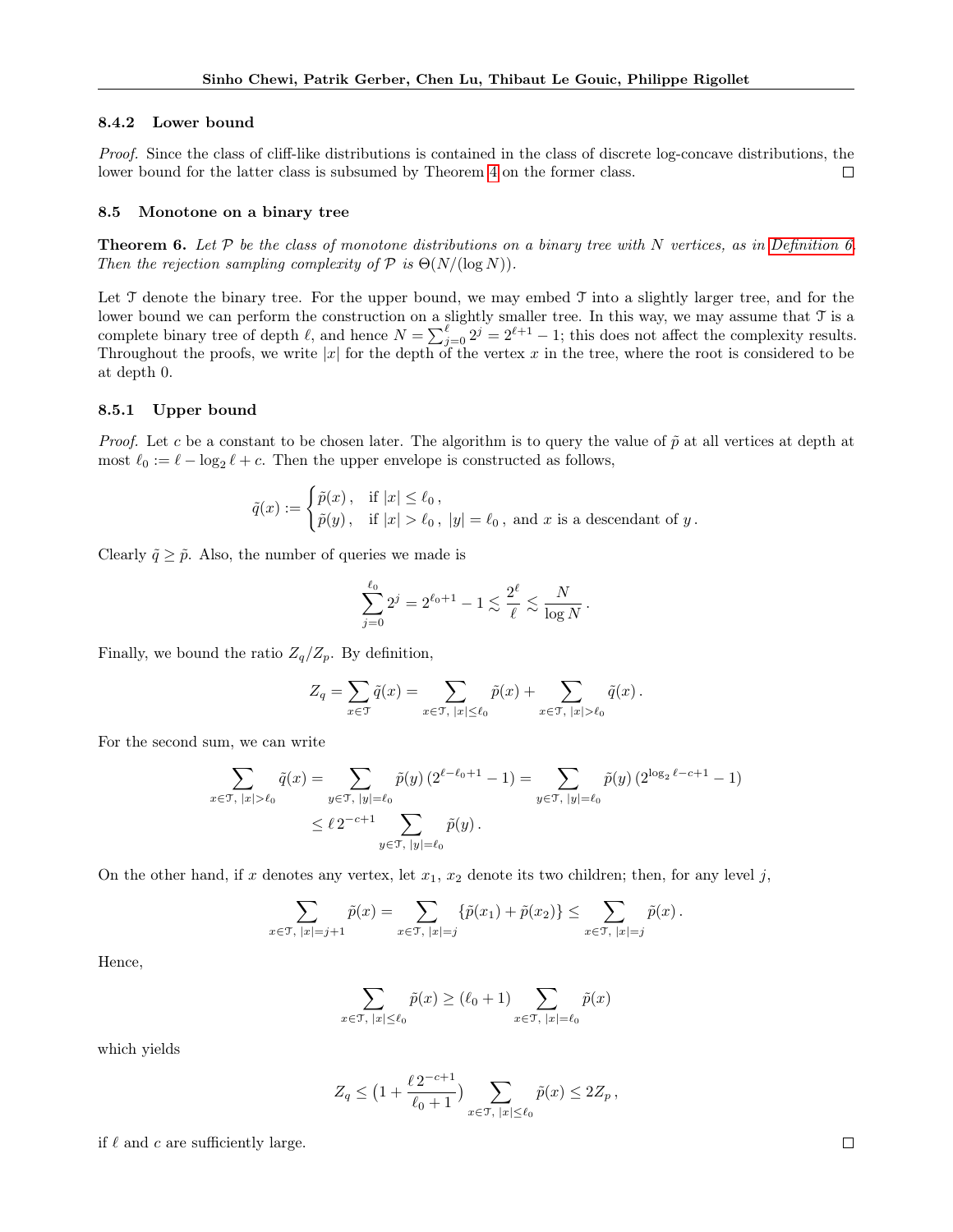## <span id="page-15-1"></span>8.5.2 Lower bound

The proof of the lower bound follows the strategy encapsulated in [\(3\)](#page-10-1).

*Proof.* Suppose that an algorithm achieves rejection sampling ratio 2 with n queries. Again let  $\ell_0 := \ell - \log_2 \ell + c$ , where the constant  $c$  will possibly be different from the one in the upper bound. The reference distribution will be

$$
\tilde{p}(x) := \begin{cases} 2^{-|x|}, & |x| \le \ell_0, \\ 0, & |x| > \ell_0. \end{cases}
$$

Note that  $p \in \mathcal{P}$ . The normalizing constant is  $Z_p = \ell_0 + 1$ , since there are  $2^j$  vertices at level j. For each  $|y| > \ell_0$ , we will create a perturbation distribution  $p_y$  in the following way:

$$
\tilde{p}_y(x) := \begin{cases} 2^{-|x|}, & |x| \le \ell_0, \\ 2^{-\ell_0}, & |x| > \ell_0 \text{ and } y \text{ is a descendant of } x \text{ (or equal to } x), \\ 0, & \text{otherwise.} \end{cases}
$$

Thus,  $\tilde{p}_y$  places extra mass on the path leading to y; note also that  $p_y \in \mathcal{P}$ . The normalizing constant for  $p_y$  is

$$
Z_{p_y} = Z_p + \sum_{j=\ell_0+1}^{|y|} 2^{-\ell_0} \le \ell_0 + 1 + (\ell - \ell_0) 2^{-\ell_0} = \ell_0 \left\{ 1 + o(1) \right\},\,
$$

where  $o(1)$  tends to 0 as  $\ell \to \infty$ .

Next, let Q denote the set of vertices x at level  $\ell_0$  for which at least one of the descendants of x (not including x itself) is queried by the algorithm, and let  $\mathcal{Q}^c$  denote the vertices at level  $\ell_0$  which do not belong to  $\mathcal{Q}$ . Note if  $x \in \mathcal{Q}^c$  and y is a descendant of x, then  $p_y$  is consistent with the queries made by the algorithm. Let  $\mathcal{D}(x)$ denote the descendants of x. Now, applying [\(3\)](#page-10-1) with  $p^* = p$ ,

$$
2 \ge \sum_{x \in \mathfrak{T}, \ |x| \le \ell_0} p(x) + \sum_{x \in \mathcal{Q}^c} \sum_{y \in \mathcal{D}(x)} p_y(y) = 1 + \sum_{x \in \mathcal{Q}^c} \sum_{y \in \mathcal{D}(x)} p_y(y)
$$

which yields

$$
1 \geq \sum_{x \in \mathcal{Q}^c} \sum_{y \in \mathcal{D}(x)} p_y(y) \geq \sum_{x \in \mathcal{Q}^c} \frac{2^{-\ell_0}}{\ell_0 \left(1 + o(1)\right)} \left(2^{\ell - \ell_0 + 1} - 2\right) \gtrsim \frac{2^{\ell - 2\ell_0 + 1}}{\ell_0 \left(1 + o(1)\right)} \left\{2^{\ell_0} - |\mathcal{Q}|\right\}.
$$

It then yields

$$
n \geq |\mathcal{Q}| \gtrsim 2^{\ell_0} - \frac{\ell_0 (1 + o(1))}{2^{\ell - 2\ell_0 + 1}} = 2^{\ell_0} \left( 1 - \frac{\ell_0 (1 + o(1))}{2^{\ell - \ell_0 + 1}} \right)
$$
  
=  $2^{\ell_0} \left( 1 - \frac{\ell_0 (1 + o(1))}{2^{\log_2 \ell - c + 1}} \right) = 2^{\ell_0} \left( 1 - \frac{\ell_0 (1 + o(1))}{\ell 2^{-c + 1}} \right).$ 

If we now choose  $c \ll 0$  to be a *negative* constant, we can verify

$$
n \gtrsim 2^{\ell_0} = 2^{\ell - \log_2 \ell + c} \gtrsim \frac{N}{\log N},
$$

completing the proof.

#### 8.5.3 An alternate definition of monotone

In this section, we show that if we adopt an alternative definition of monotone on a binary tree, then the rejection sampling complexity is trivial.

<span id="page-15-0"></span>**Theorem 7.** Let  $\mathcal P$  be the class of probability distributions p on a binary tree with N vertices, with maximum depth  $\lceil \log_2(N+1) \rceil$ , such that if for every non-leaf vertex x, if the children of x are  $x_1$  and  $x_2$ , then  $p(x) \geq p(x_1) \vee p(x_2)$ . Then, the rejection sampling complexity of  $\mathcal P$  is  $\Theta(N)$ .